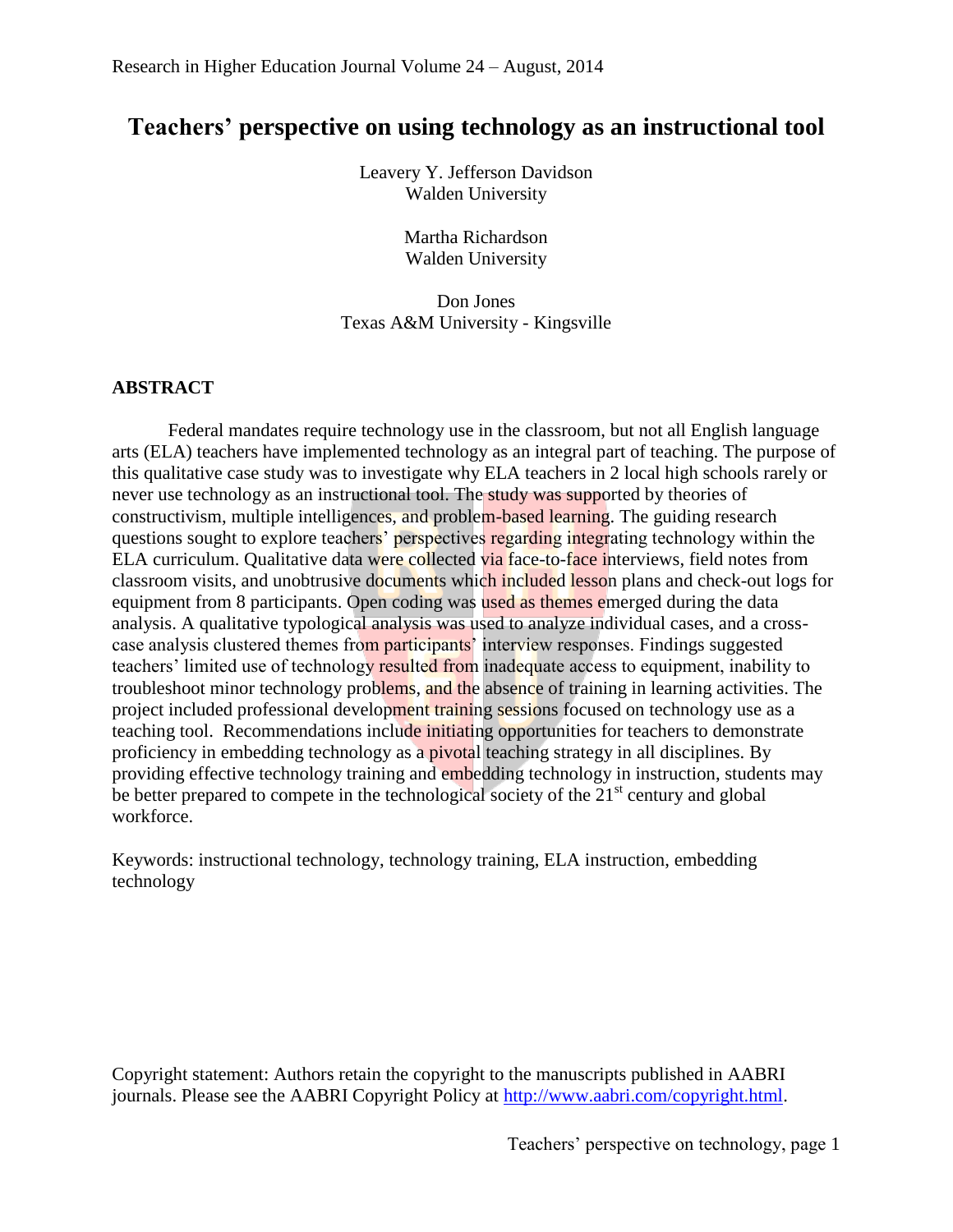### **INTRODUCTION**

In 2006, a major change in teacher certification was implemented in the state of Texas for technology integration. New standards in the Long-Range Plan for Technology (LRPT) 2006- 2020 require teachers in the state of Texas to master the State Board for Educator Certification (SBEC) Technology Applications standards requiring the integration of technology and instruction. Teacher competency in technology integration for teaching and learning supports the principle that to promote  $21^{st}$  century learning, "educators must be competent in  $21^{st}$ -century skills" (LRPT 2006, p. 24). The goals outlined in the LRPT focused on four target areas for teachers' integrating technology: Teaching and Learning, Educator Preparation and Development, Administration and Support Services, and Infrastructure for Technology. The instrument for measuring the progress toward these goals is the School Technology and Readiness (STaR) Chart. "The STaR chart was added as a component of the LRPT to measure state and federal requirements in an effort to improve student learning through the use of technology" (LRPT, 2006-2020, p. 53). STaR is designed to help teachers plan for technology integration and to assess their own progress based on LRPT goals.

The information in Table 1 represents the LRPT goal for Teaching and Learning (TL). "TL must focus on connecting to students' lives and how people learn" (LRPT, 2006, p. 18). The STaR ratings indicate that HS1 and HS2 are in the developing stage of technology integration. The total rating is a combined score based on how technology is used, when it is use, how often it is used, student mastery, online learning availability, and technology application (Texas Education Agency, 2001). Specifically, there is minimal use of technology as a tool for delivering instruction at both locations.

The high schools used for this study are located in the southern region of the United States. Students attending HS1 and HS2 come from diverse backgrounds and face new graduation standards that require teachers to integrate technology in all subject areas. One high school (HS1) has a student population of  $1,100$ ; the second high school (HS2) has a population is 2,100. The demographics of both schools consist of predominately African American and Hispanic students living in a low socioeconomic urban area. Additionally, 11% of the students are identified as Limited English Proficient (LEP). HS1 and HS2, along with high schools across the state, have been involved in technology integration for all subject areas for the past 5 years. See Table 1 (Appendix)

The importance of the STaR rating is that it is an essential tool for measuring teachers' use of technology in the classroom. "Today's students have grown up using technology, and teachers must integrate technology to meet the needs of  $21<sup>st</sup>$  century students" (LRPT, 2006, p. 23). Parameters and guidelines for accomplishing LRPT goals and STaR ratings are defined and outlined in the No Child Left Behind (NCLB) Act. Technology integration requirements set forth in NCLB suggest that "teachers and students need to seamlessly use technology to solve problems and communicate in order to thrive in the  $21<sup>st</sup>$  century" (LRPT, 2006, p. 18). The specific goals for the EETT Title II, Part D section of NCLB are

(a) to improve student academic achievement through the use of technology in K-12 classrooms,

(b) to assist in eliminating the digital divide and ensuring that every student is technologically literate by eighth grade, and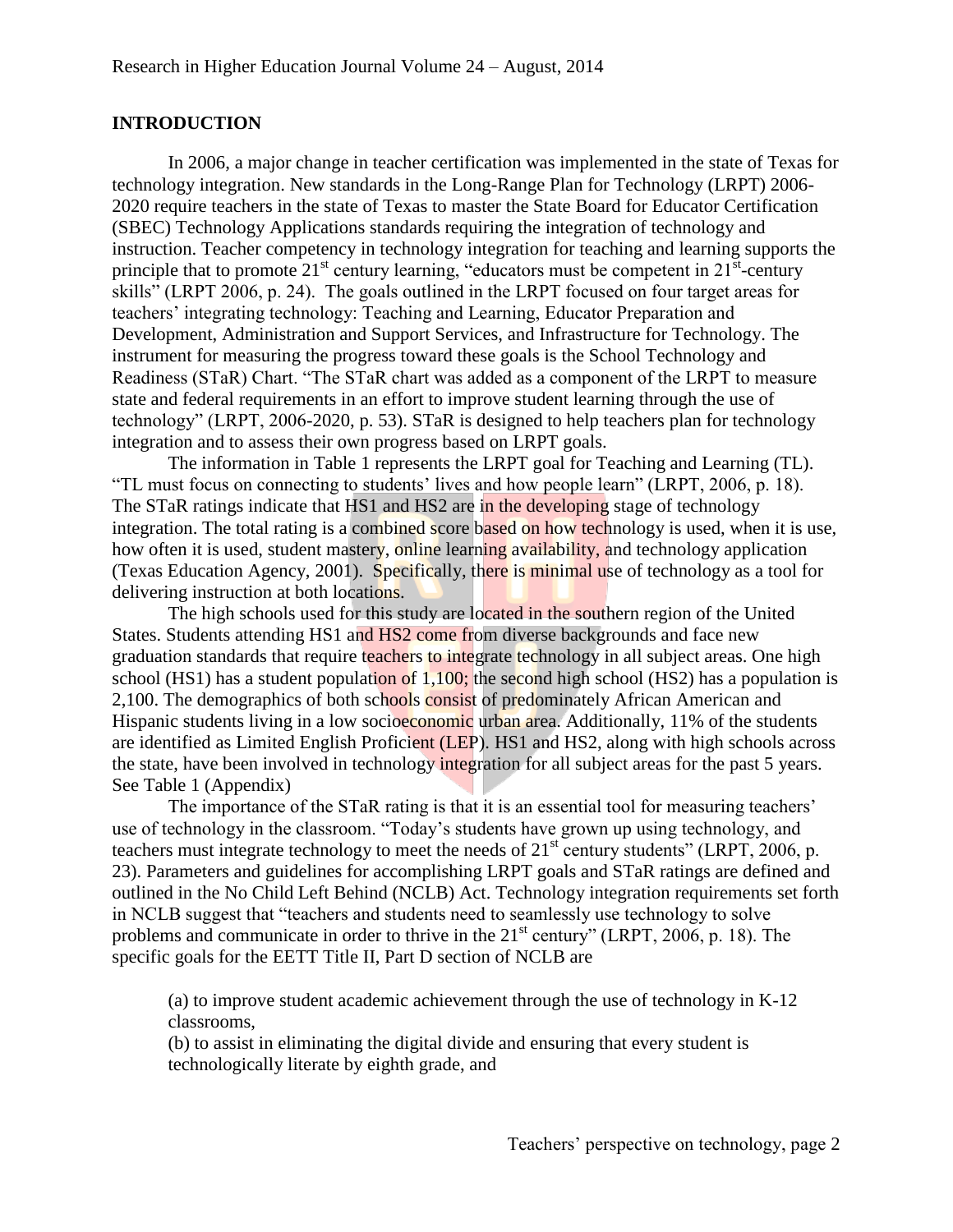(c) to encourage effective technology integration with teacher training and curriculum development. (Enhancing Education Through Technology, 2001, p. 2)

This multiple case study can serve as a model for integrating technology in a broader educational setting.

### **Definition of the Problem**

The problem that this study addressed is the underutilization of technology as an instructional tool in language arts classes at HS1 and HS2. The intent of the study was to explore why language arts teachers do not integrate various technology tools as a component of teaching, even though desktop computers, Smart Boards, iPads, laptops, document cameras, digital projectors, and mobile computer carts are readily available for student and teacher use. Teachers who recognize the ancillary benefits of technology integration in critical thinking and problem solving have a compelling reason to utilize technology in the classroom (Kingsley, 2007, p. 52).

In addition, most current students are already proficient technology users to collaborate with others, to engage in learning activities, to watch movies, and to research information. "Students live their lives with and through the aid of technology while schools have generally remained largely print-based and lukewarm in integrating technology" (Ikpeze, 2009, p. 3). In support of that, Kemper (2007) suggested, "One way to ensure that all students benefit from technology included using it with authentic problem-based instruction" (p. 307). Therefore, integrating technology and instruction will allow students to engage in collaboration, real-world authentic learning, and social interactions with peers that will prepare them for a global society that relies on technology. Swan, van't Hooft, and Kratcoski (2005) found that the use of "technology and mobile computing devices will eventually become a critical factor of learning for improving student motivation and achievement" (p.110). Consequently, the underuse of technology at HS1 and HS2 as a major instructional tool denies students the opportunity to learn using technology.

Data collection for this study was confined to interviews, field notes, and a review of unobtrusive documents (lesson plans and inventory reports) from HS1 and HS2. The data obtained from teachers in the language arts department in both schools of study may contribute to isolating and implementing the instructional practices needed to increase the use of technology in order to enhance the academic experiences of high school students in language arts, a core academic course. Kemper (2007) suggested that technology gives all students access to vast amounts of resources, powerful tools for constructing knowledge, and global communication with experts, mentors, and peers. New technologies and mobile computing have rapidly influenced the way people live, work and communicate on a daily basis.

#### **Evidence of the Problem at the Local Level**

As a result of NCLB's technology component, HS1 and HS2 have increased the availability of technology devices and software which is represented by a ratio of one computer for every three students. The school is equipped with technological hardware (desktop computers, laptops, Smart Boards, clickers, iPads, document cameras, digital projectors) that students can use to acquire the skills needed to become proficient in using technology as a learning tool. Even with the increased availability of technology devices and software, the level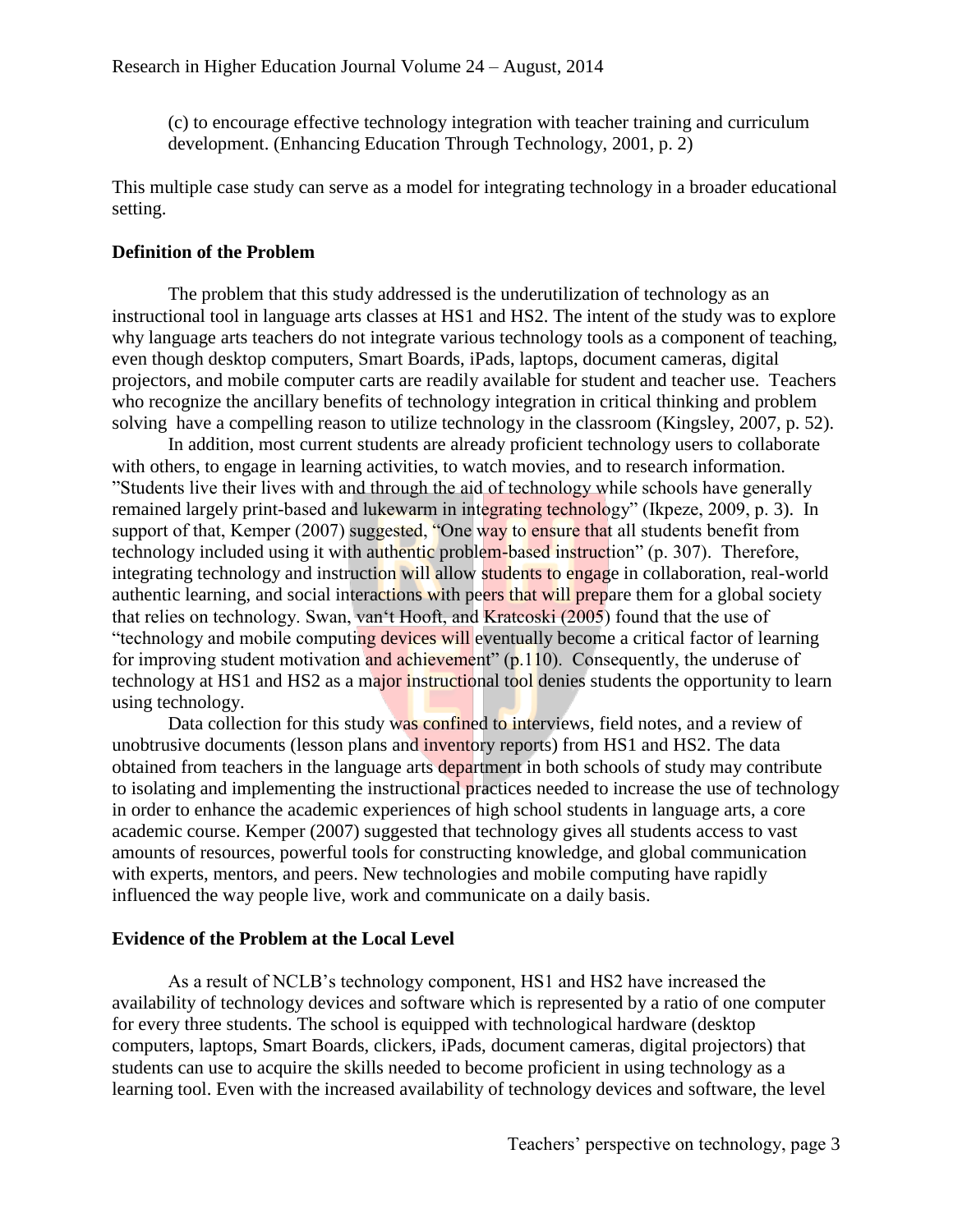of technology integration in the classrooms at both schools remain low, according to data retrieved from the 2010 Texas Teacher School Technology and Readiness (STaR) Chart (see Tables 1 and 2).

The four areas measured by the STaR Chart include Teaching and Learning, Educator Preparation and Development, Leadership Administration and Instructional Support, and Infrastructure for Technology. In the area of Teaching and Learning, the summary results of the STaR chart indicated teachers at HS1 and HS2 scored low on using technology in the classroom for instructional purposes. Criteria describing each scoring category are provided in Table 2. See Table 2 (Appendix)

The data in Table 2 provide a scoring rubric for technology integration patterns and frequency of use in the classroom use. The Teaching and Learning (TL) portion of the STaR Chart is focused on curriculum integration, application of content, instances of student online learning, and student mastery of technology applications. The data in Table 3 indicate the level of technology integration for teachers at HS1 and HS2 during the 2010-2011 school year. Specifically, the data are based on the STaR results for the area of TL. Teachers in HS1 and HS2 are in the developing stage. See Table 3 (Appendix)

A total score of 6-8 indicates that Language Arts teachers on both campuses are in the early stages of technology integration. A total score of 9-14 reveals that teachers are in the developing stage; a total of 15-20 indicates an advanced level of technology integration; and a score of 21-24 suggests that the targeted level of technology integration has been reached according to the goals outlined in NCLB. The evidence provided in Table 3 indicates that the use of technology as an instructional tool is a problem in the study locations. Hence, it is important to address of the lack of technology usage with the teachers of the study.

### **Evidence of the Problem from the Professional Literature**

President George W. Bush called for the reform of the American educational system through the enactment of the No Child Left Behind (NCLB) Act in 2001. The passage of NCLB was in response to President Bush's concern for educating all children attending schools within the United States. Lu and Overbaugh (2008) indicated President Bush emphasized his belief in public schools and a commitment to increase funding to ensure that our neediest children received education using technology. The accountability measures based on NCLB requirements were intended to improve educational standards throughout America, particularly in the area of technology.

A major component of NCLB designed to improve teaching and learning is called Enhancing Education Through Technology (EETT) (NCLB, 2001, 1671-1672). The goals for technology integration and professional development for teachers are outlined in the EETT section of NCLB. The primary goal of EETT is to improve student achievement through the use of technology in K-12. Additional goals include assisting every student to become technology literate by eighth grade and encouraging access to technology resources and professional development.

In response to EETT goals, Lu and Overbaugh (2008) suggested funding for technology and professional development should be increased to ensure the success of NCLB. Schools have been successful at the "infrastructure level with more than 90% of schools providing access to computers and the Internet" (Lu & Overbaugh, 2008, p. 43). Yet technology such as desktop computers, Smart Boards, iPads, laptops, document cameras, digital projectors, and mobile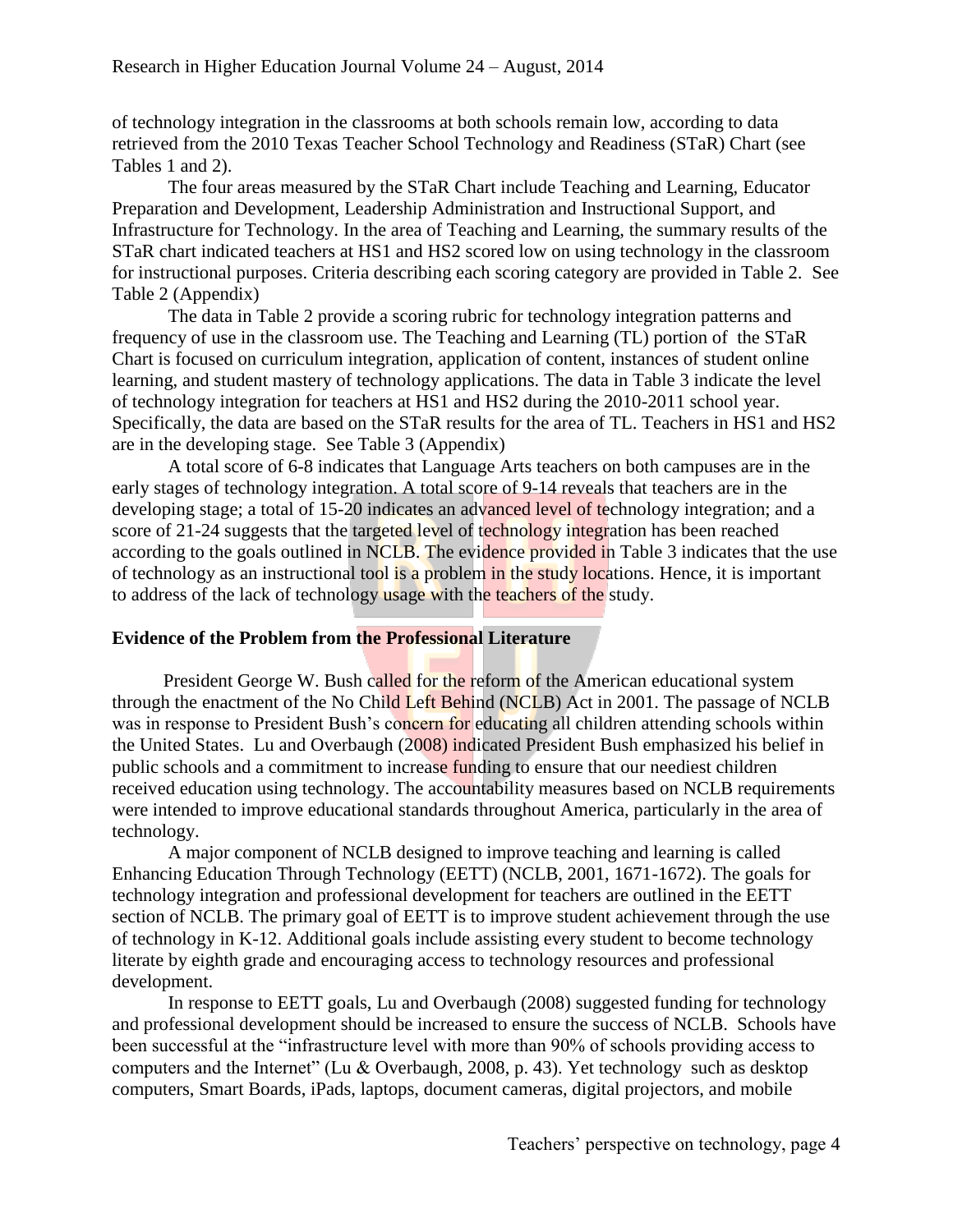computer carts as instructional tools have "not yet progressed much beyond using technology for creating teaching materials" (Overbaugh & Lu, 2010, p. 44).

Some studies have indicated long-term investments for professional development in technology integration are needed to improve teaching and learning. Maniger (2009) suggested the United States experienced an "increase in interest and investments in computer technology in schools at the national, state, and local levels partly in response to the NCLB goal to improve teaching and learning using technology in elementary and secondary schools" (p. 2). However, the statistics for technology integration remain low. "Teachers use technology several times a week for classroom preparations, but only once or twice a year for instruction" (Groff, 2008, p. 22). The underuse of technology is a global problem that reaches far beyond the boundaries of the United States.

The problem of underuse of technology in the classroom has worldwide implications, as seen in a study of technology use in schools in Botswana. One study conducted in the South Central region of Botswana concluded that 77% of the 260 teachers in the study did not use technology for instruction; the level of qualification, experience, age, or gender did not matter (Ogwu, E. & Ogwu, F., 2010, p. 49-57). This particular study also indicated that barriers such as inadequate training, funding, equipment, facilities, and curriculum all had a major impact on integrating technology and curriculum. The barriers to using technology as a regular instructional strategy are found in global educational settings and thus reveal an implication of social change this study can affect locally and globally.

In recent years, increasing technology use in schools has become a common goal in an effort to meet government mandates for teaching and learning (LRPT, 2006, pp. 17-18). Teaching students to become technologically efficient has implications for economic growth of America. This assumption is embedded in the purpose of NCLB and is evident in President Obama's call for a revolutionary transformation to the educational system. A pivotal component of Obama's educational revolution is the National Education Technology Plan (NETP) that was developed in 2010. NETP is designed to change teaching and learning through the use of technology. Under this plan, education is driven by two specific goals. First, the proportion of college graduates will increase from the current 41% to 60% of the American population holding a 2-year or 4-year degree by 2020. Second, the achievement gap will be decreased so that all students can graduate from high school ready to succeed in college and careers. NEPT (2010) guidelines stated "the challenge for our education system is to leverage teaching and learning by creating engaging and relevant experiences for students using technology in authentic and meaningful ways." Several researchers provided information on current trends for integrating technology and data-driven decisions that will lead schools in the direction of excellence with technology in the classroom (Cauley, Aiken, & Whitney, 2010; Lombardi, 2007; Zhao, 2007). The importance of technology as a learning and teaching tool as evidenced in federal laws that mandate the use of technology in the classroom and as verified in current literature support the importance and timeliness of this study.

### **PURPOSE OF THE STUDY**

This qualitative case study was designed to investigate technology as an instructional tool in order to increase the level of technology integration in two urban high schools. The goal of this study was to provide a detailed view, from teachers' perspective, of using technology in the classroom. These elements can best be determined through a qualitative study. This type of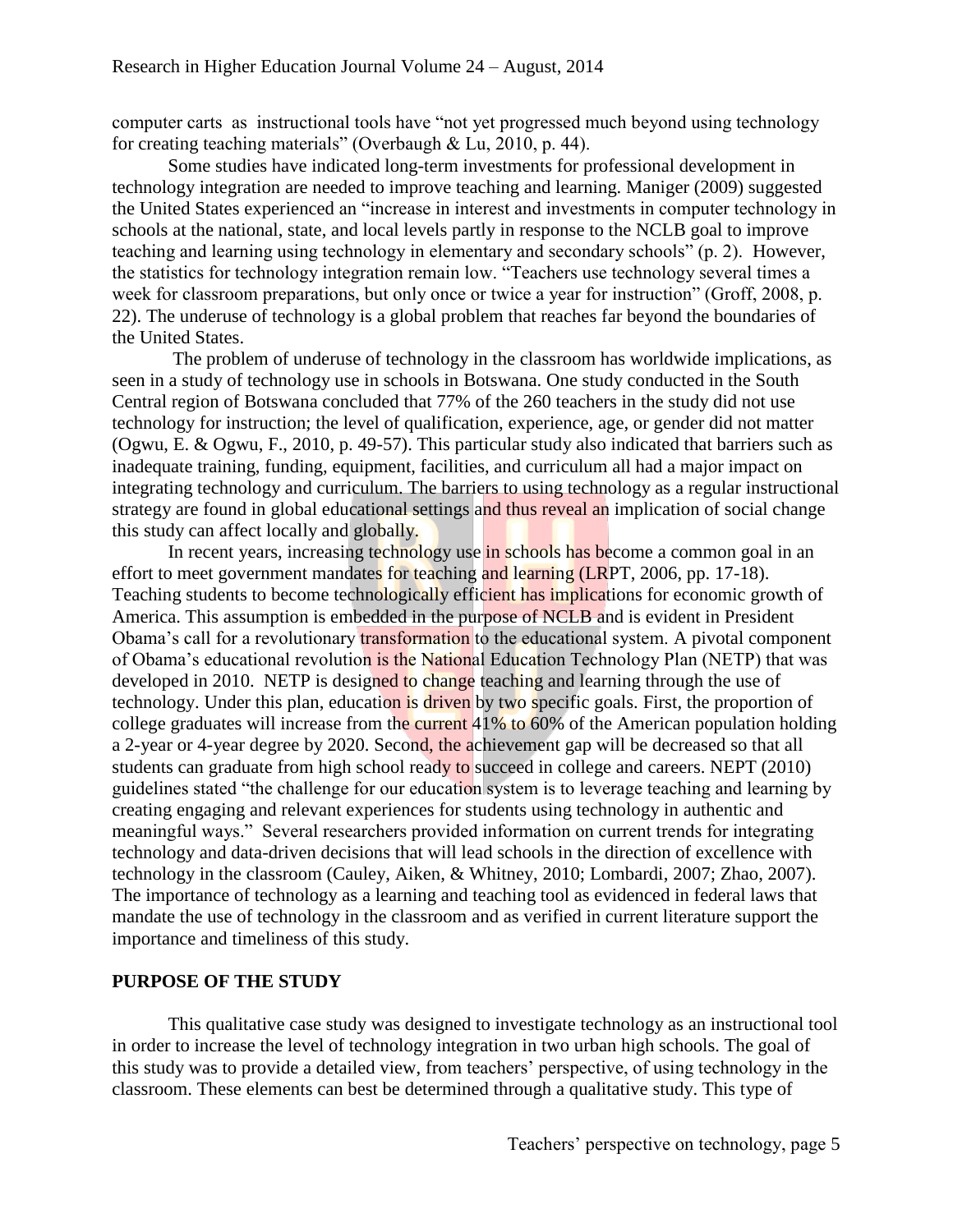research study begins with "assumptions about a specific problem that needs to be explored" (Creswell, 2007, p. 37). Qualitative research uses different strategies of inquiry, data collection, and data analysis in order to provide a detailed descriptive view of the problem based on participants' perceptions. The data collected for this study provided specific information on the experiences, skills, technology implementation, and attitudes of the teachers interviewed. The findings of this study have the potential to positively impact teachers' use of technology with instruction and improve students' academic achievement in the classroom.

### **METHOD**

The approach identified as the most suitable for this particular study was a case study, which is an empirical inquiry that investigated a contemporary phenomenon in depth and within its real-world context (Yin, 2009, p. 18). A descriptive case study design that rendered a comprehensive explanation of the participants' perspectives on using technology in the classroom was implemented. This study was motivated by the belief that integrating technology and the need to effectively train teachers on using technology as an instructional tool through professional development may have an important impact on student performance.

For this project, teachers from two urban high schools were interviewed in a natural setting to gain information on their use of technology in ELA classes. Creswell (2003) suggested several methods of inquiry for qualitative studies. This study followed the multiple-case study tradition because it explored two groups of individuals engaged in the same content area over a shorter period of time in comparison to the time required for an ethnographic study. This study used interviews as a primary source of data. This study focused on a total of eight teachers, one teacher from each grade, 9-12, who were teaching in the English Language Art Department (ELA) at HS1 and HS2. The study sought to address the following research questions:

- 1. How are teachers currently using technology in ELA content lessons?
- 2. How does technology integration impact instructional practices offered in English Language Arts (ELA) classes to enhance learning?
- 3. What are reasons teachers do not use technology regularly as an integral part of instruction?

### **Participants**

It was important to select participants who best understood the research problem presented for the study. "The idea is to purposefully select participants who can provide the best information based on the research questions" (Creswell, 2003, p. 185). Teachers from the ELA Department of two high schools with similar demographic characteristics provided in-depth information on teachers' perceptions on using technology in the classroom. Hatch (2002) suggested that participants who share common characteristics are homogeneous samples. Therefore, participants were familiar with the concept of integrating technology with their curriculum in the classroom.

### **Criteria for Selecting Participants**

Purposeful sampling was used to select participants. Creswell (2007) revealed the researcher selects participants and site locations to purposefully inform the research problem and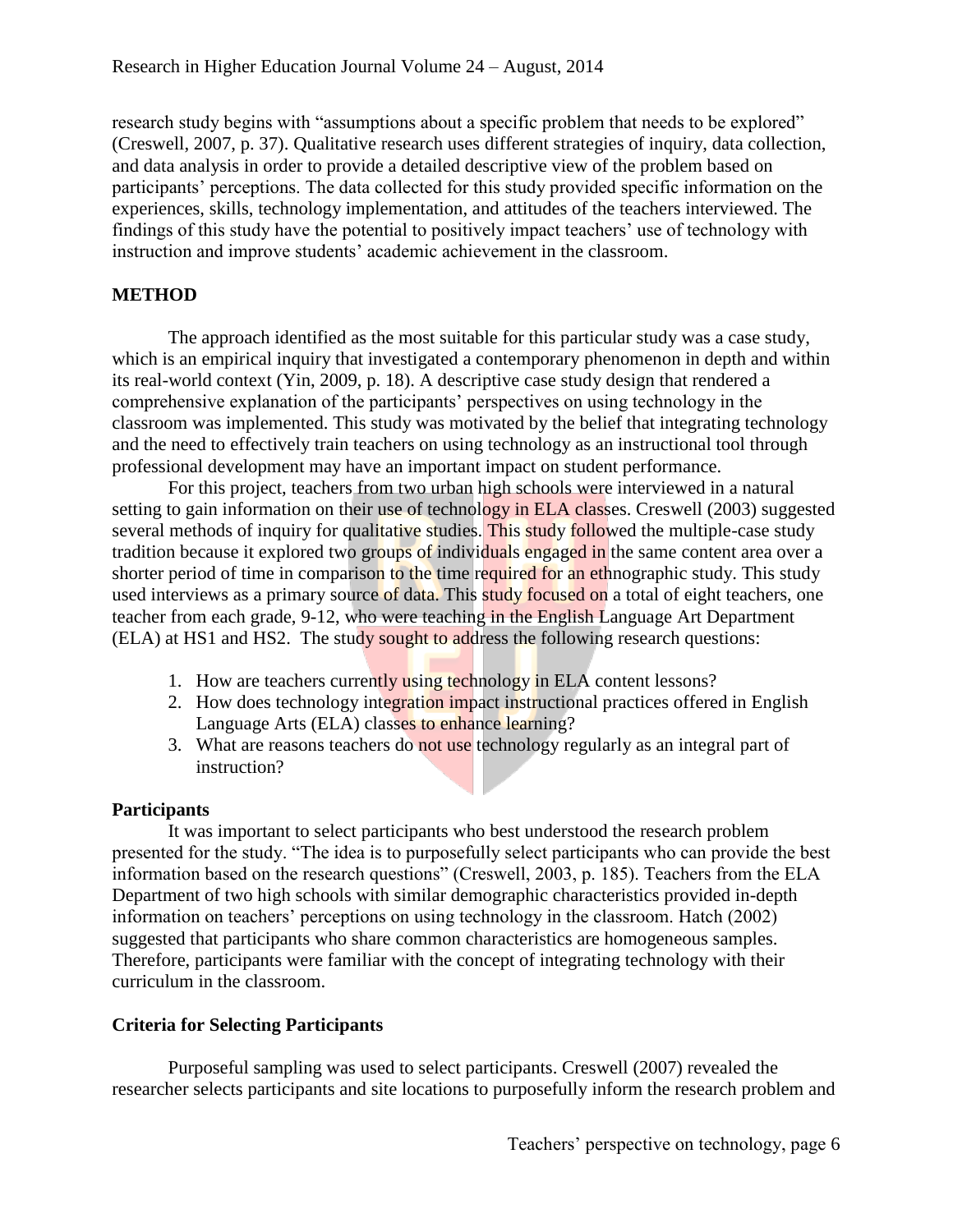phenomenon of the study (p. 125). For this study, the participants were certified and experienced in teaching ELA courses in Grades 9-12 for a period of 1-30 years. Each participant was actively teaching at the study location at the time of the study. Creswell (2007) advised not to include more than four or five participants in a single study. However, Yin (2009) suggested using the number of participants or cases "deemed necessary or sufficient for your study" (p. 58). Eight teachers from two different schools (four from HS1 and four from HS2) who teach in the ELA Department participated. This study was confined to interviews with selected participants, field notes from classroom visits, and the collection of unobtrusive documents.

Once approval from the district to conduct the study was received, a meeting with the campus administrators at HS1 and HS1 was scheduled. During the meeting with the designated administrator, a written copy of the purpose and intent of the research study was provided. Efforts were made to ensure that all information and concerns were addressed. After the meeting a list of the ELA teachers with their assigned grade level was provided by the administration. All ELA teachers at HS1 and HS2 were provided with an invitation to participant in the study.

The email invitation included a request for participation detailing the study process, participant and researcher expectations, and my contact information. Upon receiving a response with the intent to participate from each volunteer, a meeting was scheduled with the selected participants to address any questions or concerns about the study. Once all questions were answered, the interview date and time was scheduled. Finally, an email message was sent to all ELA teachers at both locations thanking them for their participation in the study.

### **Data Collection**

Face-to-face interviews were conducted using an interview guide with open-ended questions. Hatch (2002) indicated the researcher leads a structured interview with guiding questions for a set amount of time; the interview is often recorded. The interviews were held where the participants worked; interviews took place over a period of 2 weeks. Each formal interview lasted approximately 45 minutes. Hatch (2002) suggested interviews allow researchers to gain insight into participants' perspectives. Accordingly, the interview data supplied valuable information for designing a professional development plan as a solution to the concerns revealed during the interviews. The interview time and location were agreed to by the participants and me. Unobtrusive documents were collected before each interview began.

Once the data were collected, interviews transcribed, data organized, categories created, and coded into themes, the data were stored in a secure location. Open-ended questions were used for this project study to allow participants to provide adequate detailed information to answer each question. Janesick (2004) stated interviewing is a valuable component of qualitative research that provides rich and meaningful data (p. 71).

Occasionally, during the interviews participants' comments led to additional questions prompting a deeper understanding to the original question. Creswell (2007) suggested interview data builds an in-depth picture of the participants' perceptions and concerns (p. 132). In support of that, Hatch (2002) emphasized interviews are guided by the interview questions; researchers must be good listeners to know when to probe for more information (p. 115). Therefore, participants were provided time to elaborate when answering questions and to share details on a specific lesson that they used for integrating technology in instruction.

Hatch (2002) suggested data from interviews be transcribed as soon as possible following the interview (p.112). Consequently, transcribing the interviews began immediately following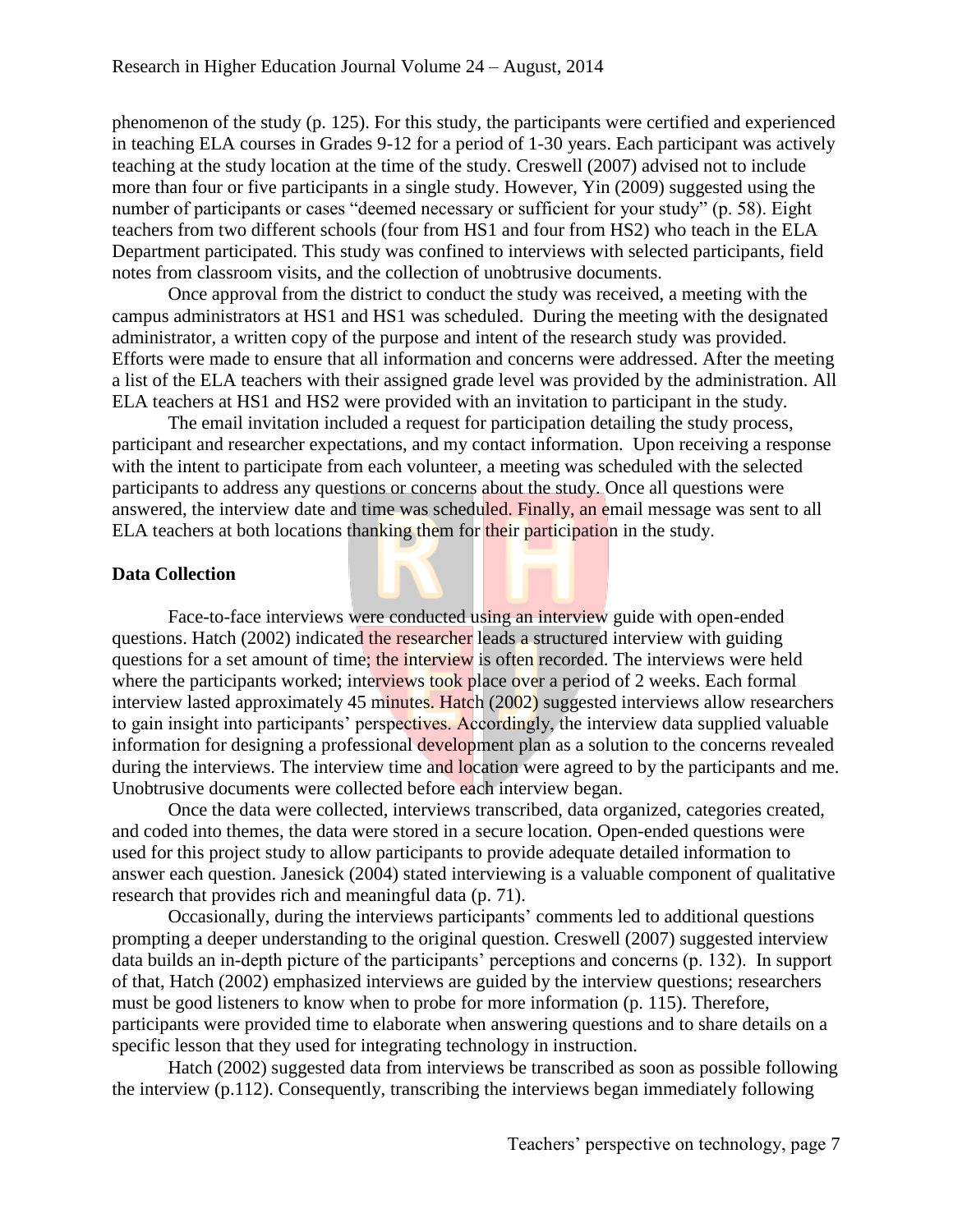each participant interview. Then, copies of individual transcripts were emailed to participants for member checking; participants were given an opportunity to change or add information to their personal transcript to ensure accuracy. No changes or additional information were provided by participants. However, unobtrusive documents were collected from each participant and served as another data source for this study. Yin (2009) revealed using multiple sources for evidence is a major strength of case study data collection that allows the researcher to address a variety of issues and concerns (pp. 114-115). Therefore, the triangulation of transcript review, the rich descriptive responses, and unobtrusive documents strengthened the study's validity.

## **RESULTS**

The data for this study were collected from a purposeful sampling of teachers from two different urban schools with varied years of teaching experience. All participants were members of the ELA department. The findings were analyzed to answer the following research questions:

- 1. How are teachers currently using technology in ELA content lessons?
- 2. How does technology integration impact instructional practices offered in English Language Arts (ELA) classes to enhance learning?
- 3. What are reasons teachers do not use technology regularly as an integral part of instruction?

Typological analysis was used to analyze the data. Hatch (2002) stated a typological analysis is best suited for analyzing interview data (p. 229). The interview questions were relevant to one of the research questions and sorted accordingly. Color coding was used to show data relationships within each case, HS1 and HS2. Data were review several times in order to identify key words and phrase. Emerging themes were used to sort data according to interview questions; this type of coding made it easier to complete a cross-case analysis. The results of the analysis are explained for each research question and relevant interview questions.

### **Within-Case Analysis**

The interview questions and relevant key words and phrases were identified using open coding of interview data from within each case, HS1 and HS2. Data findings for each study location, HS1 and HS2, are presented as a within-case analysis according to themes that emerged from data collected during participant interviews.

### **Theme 1: Technology Use in ELA lessons**

Theme 1 addressed the following research question: "How are teachers currently using technology in ELA content lessons?" The data findings from the interviews were based on interview questions that provided specific information on how technology was used by teachers at the study locations. The interview questions relevant to this theme are listed below.

- Q2. What types of technologies are available for classroom use?
- Q4. How are you currently using technology as an instructional strategy?
- Q8. Explain how you are meeting NCLB requirements for technology integration.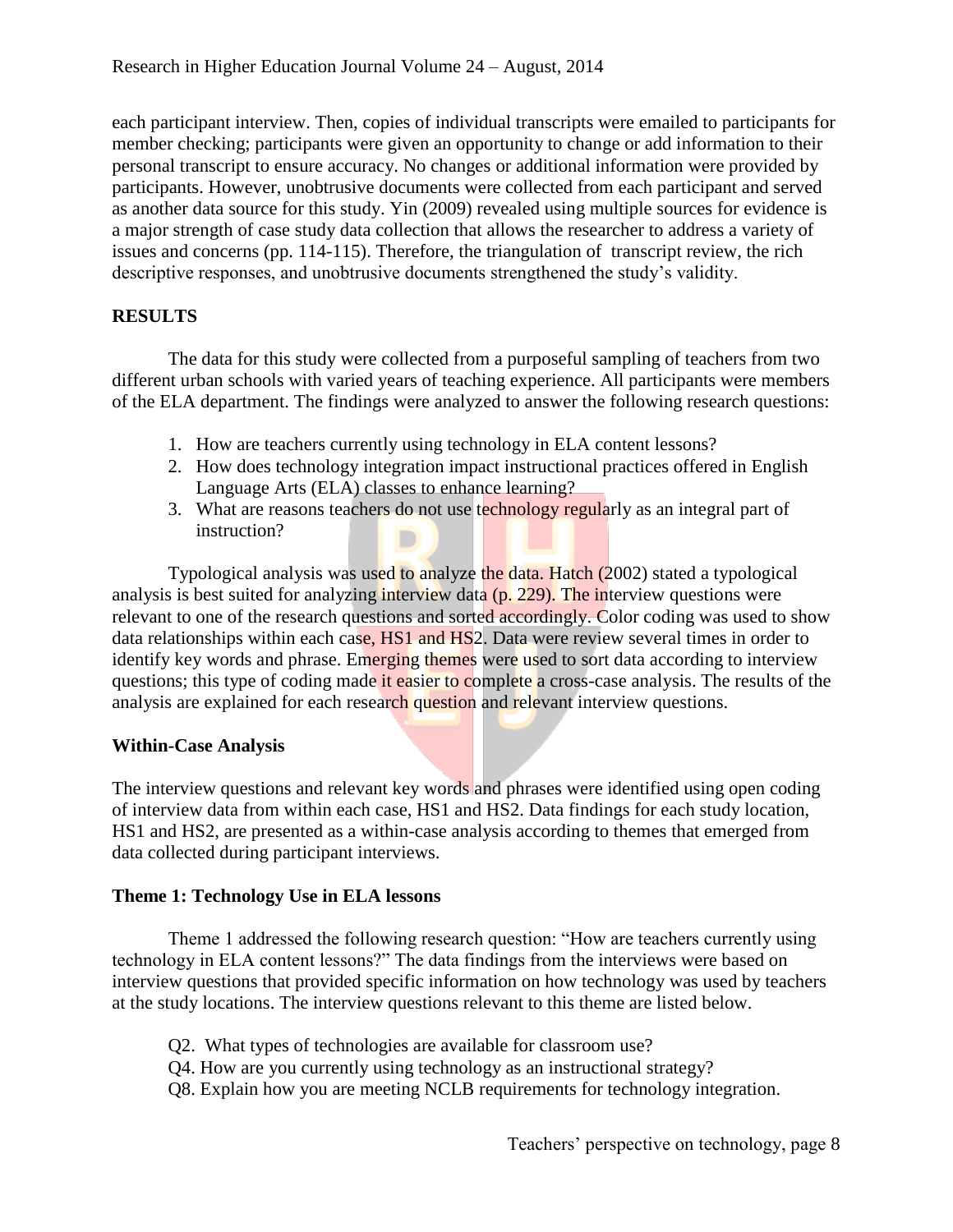Q9. How much time do you spend to using technology for instructional purposes compared to administrative purposes?

#### *Technology Use in HS1's ELA Lessons*

The data from Q2 indicated that teachers at HS1 identified the technology available for classroom use as outdated desktop computers, digital projectors, document cameras (Elmos), and Smart Boards. However, the SmartBoards were designated for another department, and only one ELA teacher had access to a SmartBoard. Participant 3 indicated that the available Smart Boards were used as a projector screen because no one knew how to properly use the Smart Board. Participant 2 revealed that there are projectors and document cameras in ELA department, but no one has a Smart Board. This participant also indicated that most classrooms a projector screen. Participant 4 revealed most teachers in the ELA department have projectors and document cameras, but SmartBoards are in the science and math classes. Participants 1 and 3 used personal laptops and iPads in their classrooms to enhance lessons with videos or presentations. Data from Q4 revealed teachers at HS1 used video clips with lessons in the classroom when using technology for instruction. The data indicated Participant 1 used Clickers to introduce and review lessons on a weekly basis. Participant 1 also used a SmartBoard and iPad apps to modify lessons. Participant 2 used technology mainly for administrative purposes including checking district email, entering grades, and taking attendance. Participant 3 stated, "I actually do not use technology." Data revealed Participant 3 has a classroom infrastructure that requires effective planning in order to use technology. Specifically, Participant 3 indicated student desks are located close together and not conducive to using technology. "The way my classroom is set up would not be feasible for showing movies or presentations. The projector screen hangs almost in the middle of the classroom." Data indicated Participant 4 used PowerPoint presentations and videos fairly often in the classroom.

According to the data from Q8, only Participant 1 of HS1 was familiar with NCLB requirements for technology integration. Data indicated Participant 1 used webinars and various websites to acquire information on state, district, and local requirements for technology integration. Participants 2, 3, and 4 of HS1 acknowledged that they were not familiar with NCLB requirements for integrating technology in the classroom.

The time spent using technology was addressed in Q9. Data from interviews suggested participants at HS1 used the majority of time using technology to input grades and attendance. According to the data, Participant 1 used technology 50% of the time, but would use it more for instruction if the administration valued technology integration. "I could use it more but administration does not understand the value of technology." Participant 2 indicated 90% of time technology was used for administrative purposes. Data revealed Participant 3 spent a lot of personal time away from campus researching activities and lessons. Participant 3 used technology for taking attendance and grades while on campus. Participant 4 admitted technology was not used nearly as much for instruction compared to administrative purposes.

#### *Technology Use in HS2's ELA Lessons*

Data from Q2 suggested teachers at HS2 were also able to identify available technology. However, mobile laptop carts and clickers were identified in addition to the digital projectors, document cameras, and desktop computers. Teachers at HS2 were able to check out mobile laptops from the library in an effort to increase technology integration in the classroom.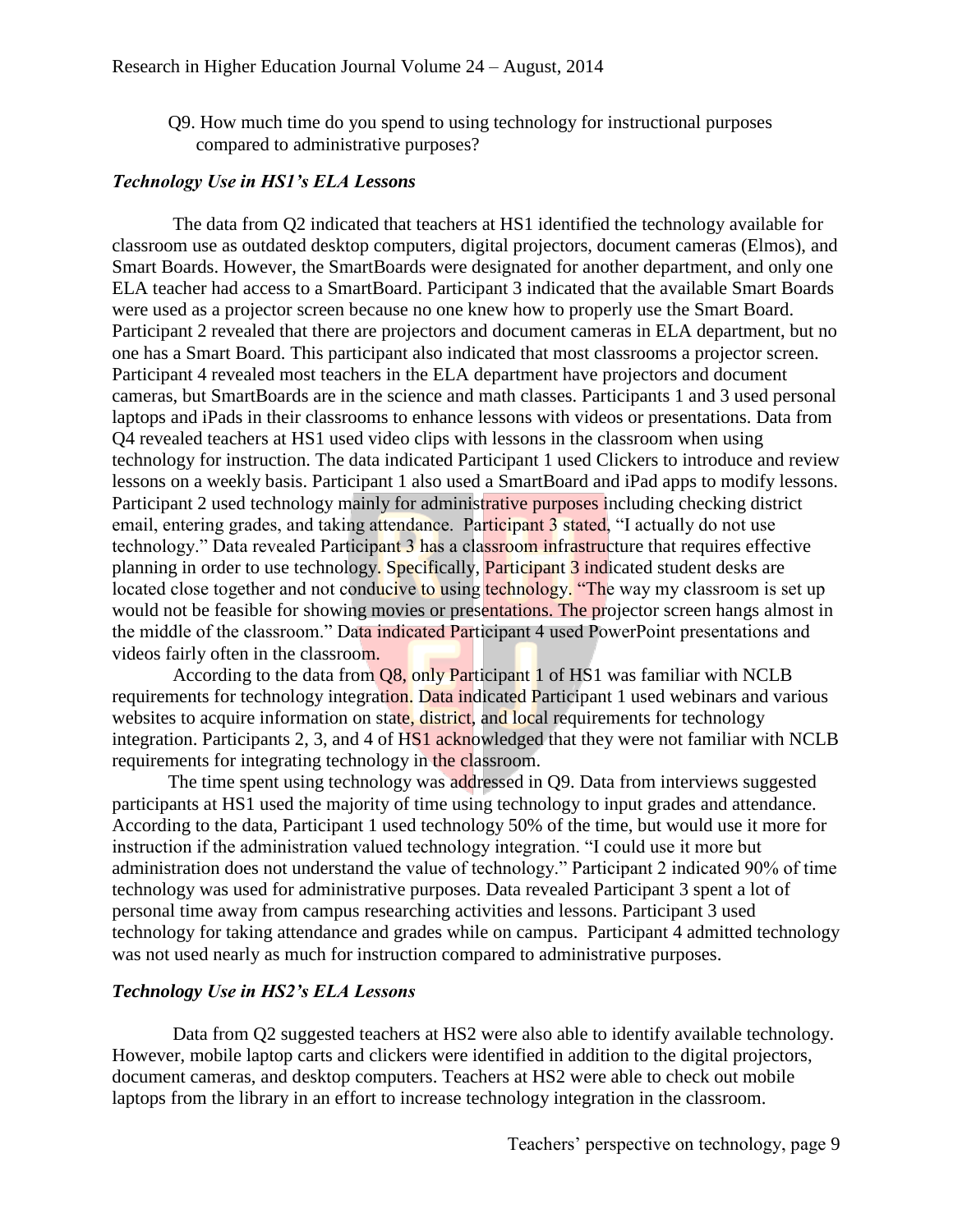Participants 1 and 3 indicated different classrooms have different types of equipment. Most classrooms are equipped with digital projectors and document cameras, but SmartBoards are limited. Only Participant 4 had access to a Smart Board in the ELA department at HS2. Participant 2 commented that the mobile cart has to be shared campus-wide. This participant stated, "If you ask ahead of time, the librarian will accommodate you."

The data from Q4 indicated Participant 1 of HS2 used technology mostly for instructional purposes. Data suggested Participant 1 used the Internet, video clips, sound, and photos to teach cinematic film lessons. Participant 2 used laptops in the classroom for research projects at least once a month. This participant suggested students become more familiar with software applications and technology the more they use it for assignments. Participant 3 indicated a SmartBoard was not available and used a desktop computer and projector to present video clips to integrate media into lessons. Participant 4 used PowerPoint to present a daily agenda for the class. The SmartBoard served as a projector screen. Participant 4 occasionally used the touch screen functions of the SmartBoard.

Data from Q8 suggested none of the participants from HS2 were aware of the requirements for technology integration either. Specifically, Participant 1 stated, "I do not know what the NCLB requirements are." Participants 2 and 3 answered "No" to Q8. Data indicated Participant 4 was not familiar with any requirements for technology integration outlined in the Enhancing Education through Technology (EETT) section of NCLB. The goal of EETT is to enhance teaching and learning using technology.

According to data findings for Q9, participants at HS2 spent time using technology mainly for instruction. Participant 1 indicated most administrative work was done away from campus. Technology is used strictly for instruction, attendance, and an occasional email. Specifically, Participant 1 stated, "I do very little administrative work at school. So during the hours I am here the technology I use is for instruction." Participant 2 revealed that technology was used 25 to 30 minutes a day for instruction; providing interactive activities were a major part of instruction. Data indicated Participant 3 used technology on a daily basis. Specifically, 80% of the time technology was used for instructional purposes.

### **Theme 2: Technology Integration in ELA classes**

 Theme 2 addressed the following research question: "How does technology integration impact instructional practices offered in ELA classes to enhance learning?" The data findings from the interviews were based on several interview questions that provided specific information about technology integration by teachers at the study locations. The interview questions relevant to this theme are listed below.

- Q1. Explain the campus goals for technology integration.
- Q4. How are you currently using technology as an instructional strategy?
- Q5. How do textbook lessons correlate with using technology in the classroom?
- Q10. Describe how the available technologies might be used to increase technology integration on this campus.

### *Technology Integration in HS1's ELA Classes*

Question 1 was designed to inquire on participants' knowledge of campus technology goals. The data provided results that revealed participants at HS1 had no knowledge of specific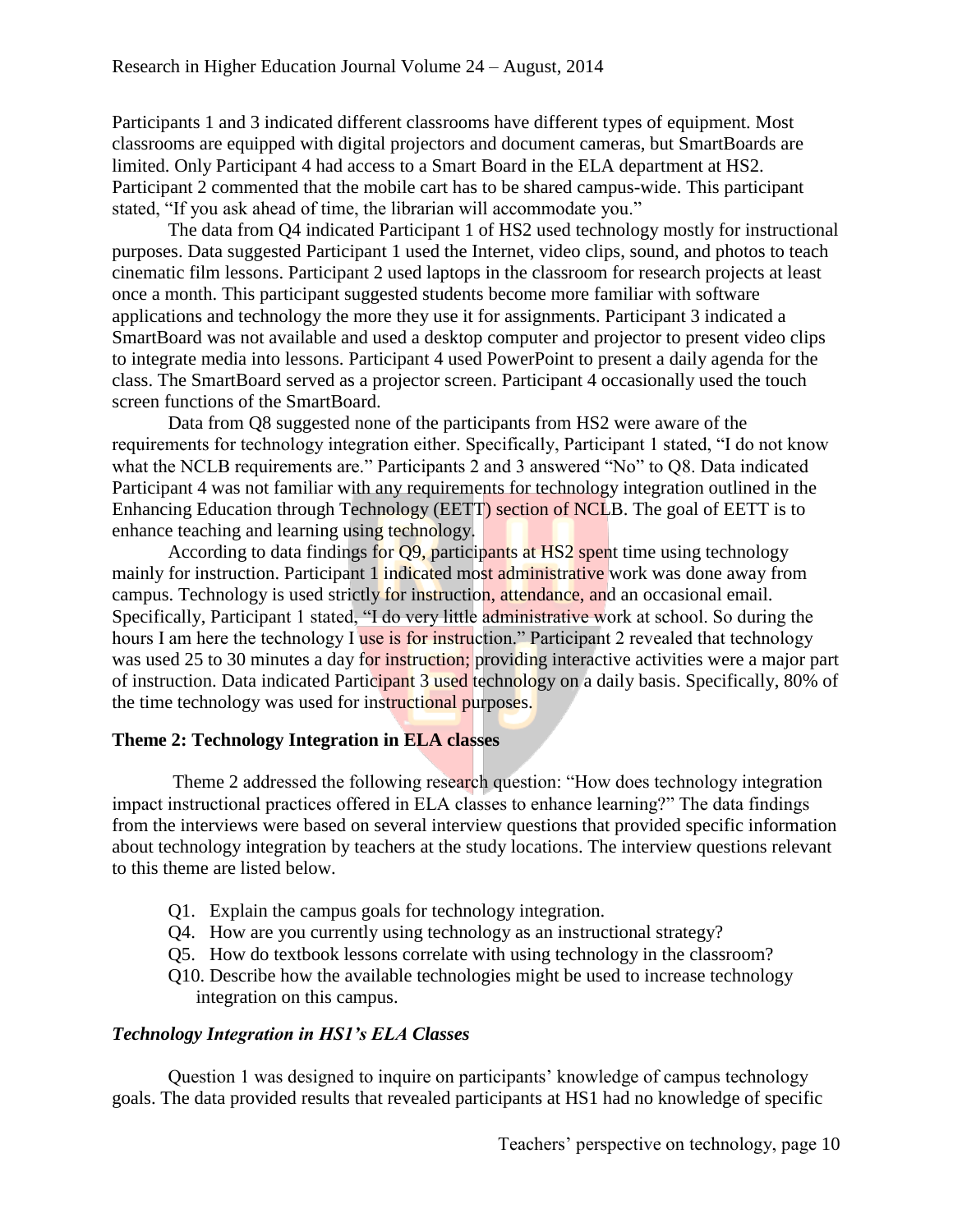goals for technology integration at their location. Participant 1 stated that the campus did not have any specific goals for technology integration. "We are just required to have technology written in our lesson plans. There is no goal for how it will be integrated across the curriculum." Participant 2 indicated that the principal at the beginning of the year wanted more technology, but now that they have a new principal: "I'm not sure what his technology goals are." Data suggested Participant 3 had some knowledge of campus intentions for using technology. This participant's knowledge was based on previous information. "They were talking about getting more technology, but we have a new principal now." Data indicated technology goals at HS1 were never given to teachers. Participant 4 revealed explicit technology goals were never given to teachers. "They want us to use technology, but administrators failed to explain how."

Data for Q4 provided information on how technology was being used as an instructional tool to increase technology integration. Participant 1 from HS1 acknowledged that clickers were used for content review. The Smart Board was used approximately twice a week to check students' understanding of lesson content. However, the data indicated Participant 2 did not use technology for instruction; technology was used mainly for inputting grades and attendance. The data for Participant 4 suggested PowerPoint presentations and videos were used to enhance instruction. Yet, Participant 3 stated, "I actually don't use technology." Therefore, the data indicated that Participant 3 did not use technology as an instructional tool.

Question 5 addressed the integration of textbook curriculum with technology integration. Data from HS1 indicated textbook activities integrated with technology through the use of video clips. Participant 1 indicated the new textbook adoption, Springboard, integrates with technology using movie clips that are relevant to specific lessons. Participant 2 revealed some textbook activities require the use of movie clips. Participant 2 stated, "If I cannot show it from my computer it just does not happen." These data revealed Participant 2 did not actively focus on integrating textbook activities with technology. Participant 3 suggested video clips were only used after lessons were presented. Participant 4 noted the video clips provided in the Springboard curriculum were inadequate for technology integration. The video clips did not always show in its entirety.

### *Technology Integration in HS2's ELA Classes*

In comparison, data collected for Q1 at HS2 suggested that most participants were aware of the campus goals for technology integration. Participant 1 mentioned specific goals were not communicated but teachers were expected to use technology. Data indicated Participant 2 was familiar with campus goals for technology use in the classroom. This participant revealed some students at HS2 have not used technology. "I have kids who have asked me how to turn on a laptop. So just getting them acquainted with laptops and desktops is something we deal with on a daily basis." Participant 2 also noted, "It is important for us to integrate technology in our classrooms." Participant 3 suggested that the goal is to use technology daily to enhance real world connections for students. Participant 4 acknowledged that teachers were encouraged to integrate technology at HS2 on a daily basis to meet the learning abilities of all students.

Participants at HS2 used technology to enhance instruction on a daily basis. Participant 1 responded to Q4 and indicated technology was used continuously by incorporating video clips, sound, and photos during a unit on cinematic film. Participant 2 used online resources for student research assignments. Students at HS2 are familiar with Google as a search tool. Data also revealed Participant 3 used a desktop computer and projector to present visuals and video clips to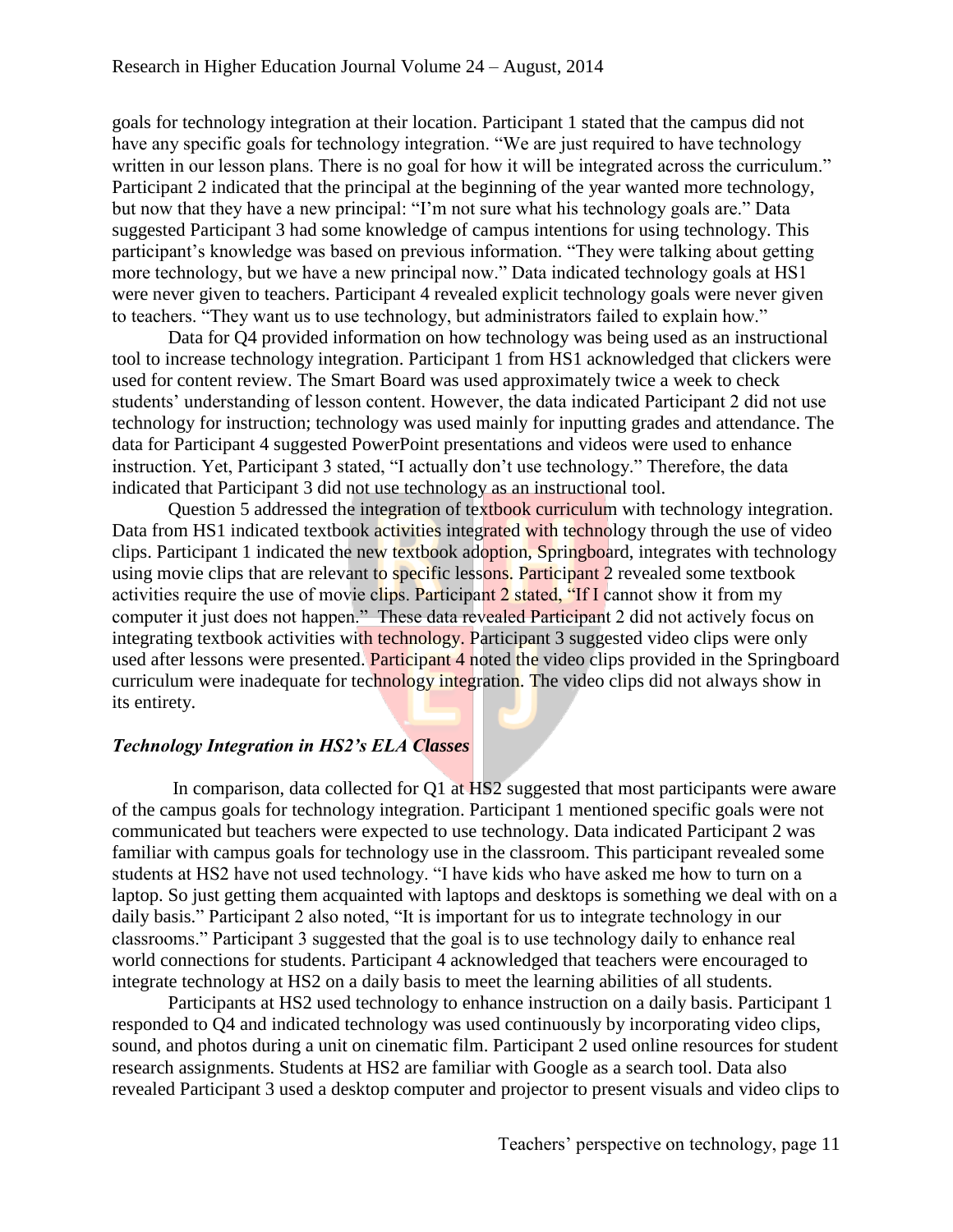enhance lessons. Participant 4 occasionally used a SmartBoard so students could engage in interactive technology activities.

Data from Q5 indicated participants in the ELA department at HS2 used a mixture of collaborative curricula including Springboard, Holt McDougal, and Empowering Writers. Participant 1 used the Springboard textbook to prepare students for standardized testing. The textbook lessons supported technology integration using video clips. Participant 2 used a video disc provided with the Springboard curriculum. Participant 3 used the Internet to download video clips from the Springboard publisher's website. Participant 4 indicated some literature textbooks are registered online and provide Internet links for lesson activities.

Participants from HS2 provided information in response to Q10. Participant 1 suggested a computer lab be established using available resources so students could have access and time to use technology for assignments. Participant 2 suggested technology professional development for using Smart Boards and clickers for teachers at the beginning of the school year. "We need training on everything, Smart Boards, digital projectors, document cameras, and integrating technology and instruction." Participant 3 indicated technology integration would increase if all technology equipment was available to ELA teachers. Participant 4 stated, "A streamline effort department-wide" would possibly increase technology integration; frequent access to technology and training would help.

### **Theme 3: Barriers to Technology Integration in ELA Classes**

Theme 3 addressed the following research question: "What are reasons teachers do not use technology regularly as an integral part of instruction?" The data findings from interview questions provided information on barriers identified by participants that hinder technology integration. The interview questions relevant to this theme are listed below.

- Q3. Describe your comfort level in using technology in your classroom.
- Q6. What are some of the barriers you encounter using technology in the classroom?
- Q7. How can you control or eliminate the barriers, if any, that you experience?

### *Barriers to Technology Integration in HS1's ELA Classes*

The data based on Q3 revealed that three out of four participants at HS1 were comfortable using technology in the classroom. Participant 1 indicated confidence using technology daily with students for instruction. "I use technology daily with my students. I am very comfortable using it." Participant 3 stated, "I am very comfortable using the projector and screen. So I guess I am comfortable but with limits." The common technology equipment participants used in their classrooms included digital projectors and desktop computers. Participant 4 used technology in college during teacher training courses. "I am very comfortable with it." Of the participants at HS1, data indicated Participant 2 was not comfortable using technology in the classroom. Participant 2 stated, "Most of my lessons do not incorporate technology. I am not very comfortable using technology for instruction." Participant 2 indicated, "Professional development would help make me feel comfortable using technology for instruction."

Question 6 requested participants to provide information on the barriers they encountered using technology in the classroom. Participant 1 indicated HS1 had problems with limited network connectivity. Specifically, teachers at HS1 had occasional problems gaining access to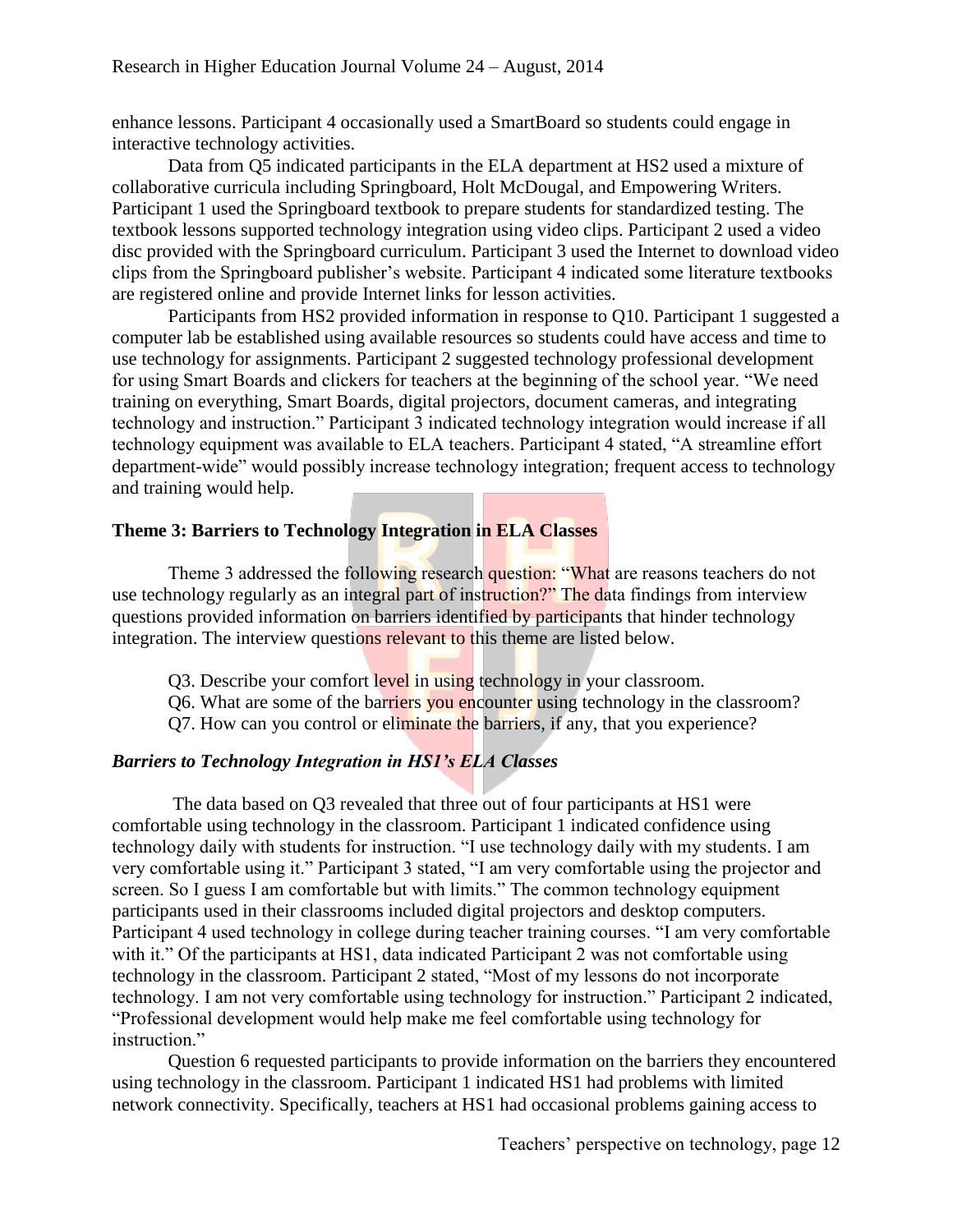the Internet and online resources. Participant 1 stated, "Some of the computers we have are extremely old and slow." This participant also stated, "Technology is not equally divided." In other words, every department did not have access to the same technology equipment. Most teachers in the Science and Math departments at HS1 had access to SmartBoards in their classroom, but the ELA teachers only had one SmartBoard available for the entire department. Participant 1 identified another barrier to using technology as the inability to immediately solve technical problems. "There are times when my projector bulb blows out and for that particular day I have to try to borrow someone else's projector or not complete that lesson. Participant 2 suggested the lack of professional development for integrating technology and instruction as a barrier. Specifically, Participant 2 stated," I know I could transition into using technology, but I need help." Participant 3 stated, "I have always been fearful of technological glitches and problems with technology equipment." Participant 3 expressed a desire to learn how to correct technical problems through professional development. Participant 4 mentioned technology availability was a barrier due to limited time for setting up equipment between classes. "We have 45-minute classes, so time would be a barrier. There are only five minutes between classes to try to switch equipment, especially if you teach different courses." Participant 4 stated, "I have an AP class, which is an advanced placement class, and I have a regular English class. When trying to switch as quickly as you need to, you don't have as much time as you really need to set up equipment."

Question 7 addressed participants' solutions to eliminating identified barriers they encountered using technology in the classroom. All participants at HS1 indicated better planning as a possible solution. Specifically, Participant 1 and 4 suggested preparing ahead of time by making sure all equipment was charged and working properly. Participant 2 suggested seeking out more technology within the ELA department by borrowing equipment from another teacher. Finally, Participant 3 stated, "If I knew how to solve technology problems before I get to the middle of a lesson using technology in the classroom might be easier." Participant 3 also suggested providing the principal with a list of needs from the department in an attempt to eliminate known barriers.

### *Barriers to Technology Integration in HS2's ELA Classes*

Data relevant to O3 revealed all participants at HS2 were comfortable using technology in the classroom. Participant 1 stated, "I a part of a generation that grew up using technology. I feel very comfortable using it." Participant 2 had basic technology skills that provided some comfort in using technology. Particiapnt 3 stated, "I am very knowledgeable and have been trained on using different types of technology including the Smart Board." Likewise, Participant 4 indicated, "Technology is something the kids use every day. I am very comfortable using technology."

Data from Q6 suggested participants at HS2 identified access to technology and technological issues as two common barriers to using technology. Participant 1 noted students do not have access to computers throughout the day. Participants 1 and 4 indicated problems with the infrastructure. Specifically, network drops and electrical outlets were not accessible. "The network drop for the Internet is located across the classroom and the network cable is not long enough." Participant 2 and 3 identified specific technological barriers to using technology. They indicated problems with equipment not powering up and not knowing how to solve the problem prevented technology integration." Participant 2 explained, "Sometimes if the projector or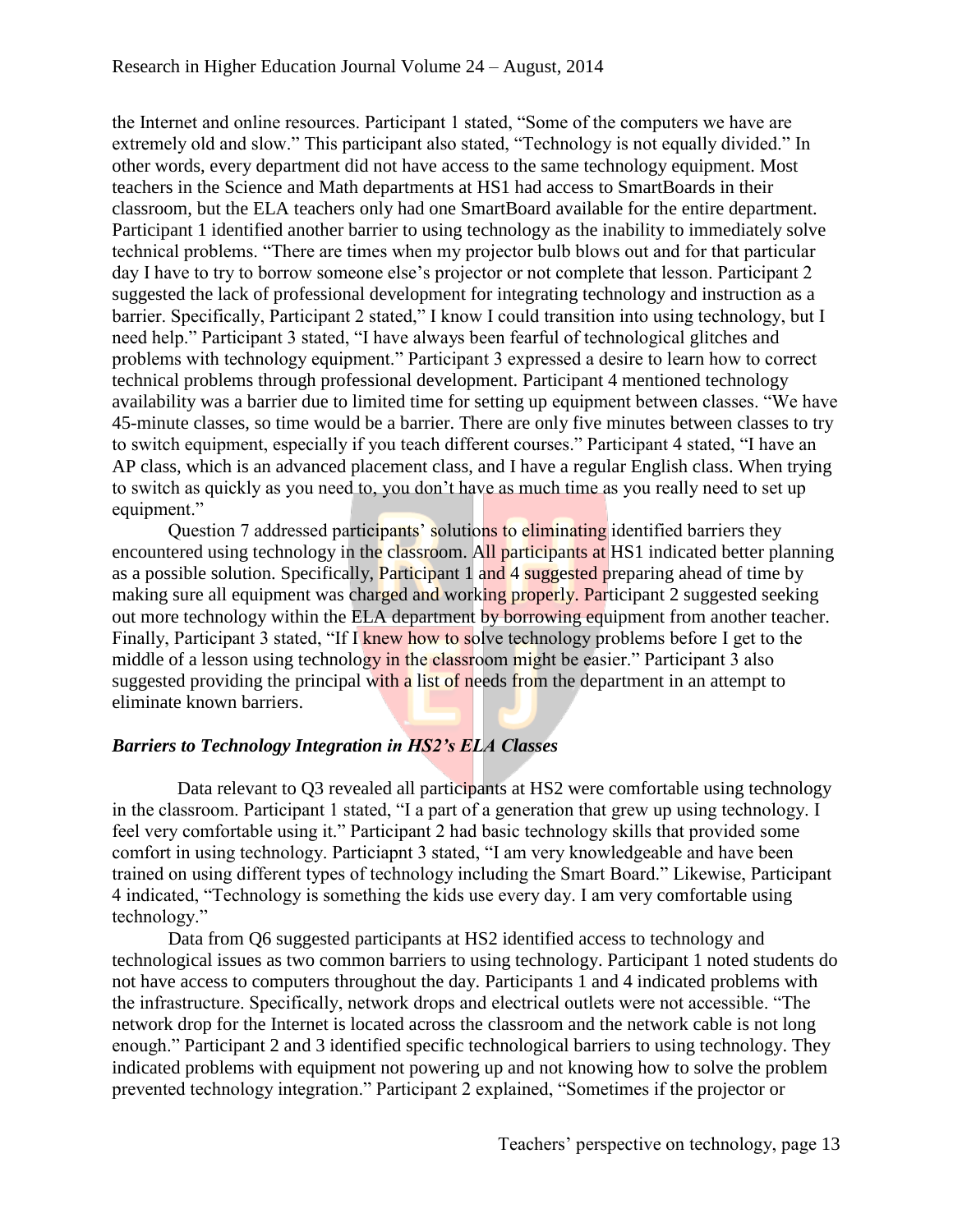document camera does not work properly the entire lesson has to be changed. This is a waste of instructional time." Similarly, Participant 3 revealed technical difficulties and slow computers as barriers that prevented the use of technology in the classroom.

In response to Q7, Participant 1 of HS2 suggested having more access to technology equipment would eliminate barriers. Participant 2 commented, "Being more prepared and getting to work earlier may help eliminate barriers to using technology in the classroom." Participant 3 suggested teachers are taught to be flexible in the classroom. "When one thing does not work you have to have an alternate plan." Specifically, if the computer, digital projector, or document camera fails to operate properly you must have another option for teaching the lesson. Participant 4 implied teachers must be proactive and prepare in advance for lessons that integrate technology. Participant 4 also suggested designing interactive activities for students that can be completed with or without technology.

### **Cross-Case Analysis**

The guiding research questions sought to explore teachers' use and perspectives regarding integrating technology with curriculum. The purpose of the cross-case analysis was to find common themes between two cases, HS1 and HS2. Yin (2009) suggested displaying data from a cross-case analysis in a table according to a uniform framework (p. 163). Summarized results of the cross-case analysis based on each research question are depicted in Table 4. See Table 4 (Appendix)

The findings from the cross-case analysis presented in Table 4 focused on how available technology was used for instruction. Participants at both study locations used video clips and PowerPoint presentations to support content lessons. Clickers and a Smart Board were used for content review by Participant 1 at HS1. Participants at HS1 and HS2 used a Smart Board as a projector screen to show videos and PowerPoint presentations. HS2 participants also used the Internet to download photo essays, sound, and photos to enhance lessons. Data revealed HS1 used technology on a limited basis for instruction, whereby HS2 used technology for instruction a majority of the time.

The data presented in Table 5 focused on the effects of technology integration as it impacts ELA instruction. See Table 5 (Appendix)

Data findings presented in Table 5 reflect the impact technology integration had on instructional practices. Data suggested participants at HS1 and HS2 were only using video clips, visuals, and PowerPoint presentations in an attempt to integrate technology with the curriculum. As a result, the impact of technology on instructional practices was limited. Participant 2 of HS2 suggested professional development was needed for using Smart Boards and clickers. "We need training on everything, Smart Boards, digital projectors, document cameras, and integrating technology and instruction." Participant responses indicated professional development and access to more technology were potential solutions to increase technology integration at HS1 and HS2.

Another aspect of the study focused on reasons why teachers failed to use technology in participating schools. Table 6 provides an overview of these results. See Table 6 (Appendix)

The interview questions for RQ3, Barriers to Technology Integration in ELA Classes, exposed participants' perceived barriers preventing the use of technology in the classroom. The data showed most participants were comfortable using technology, but they desired training on effectively using technology. Participant 1 of HS1 suggested the inability to immediately solve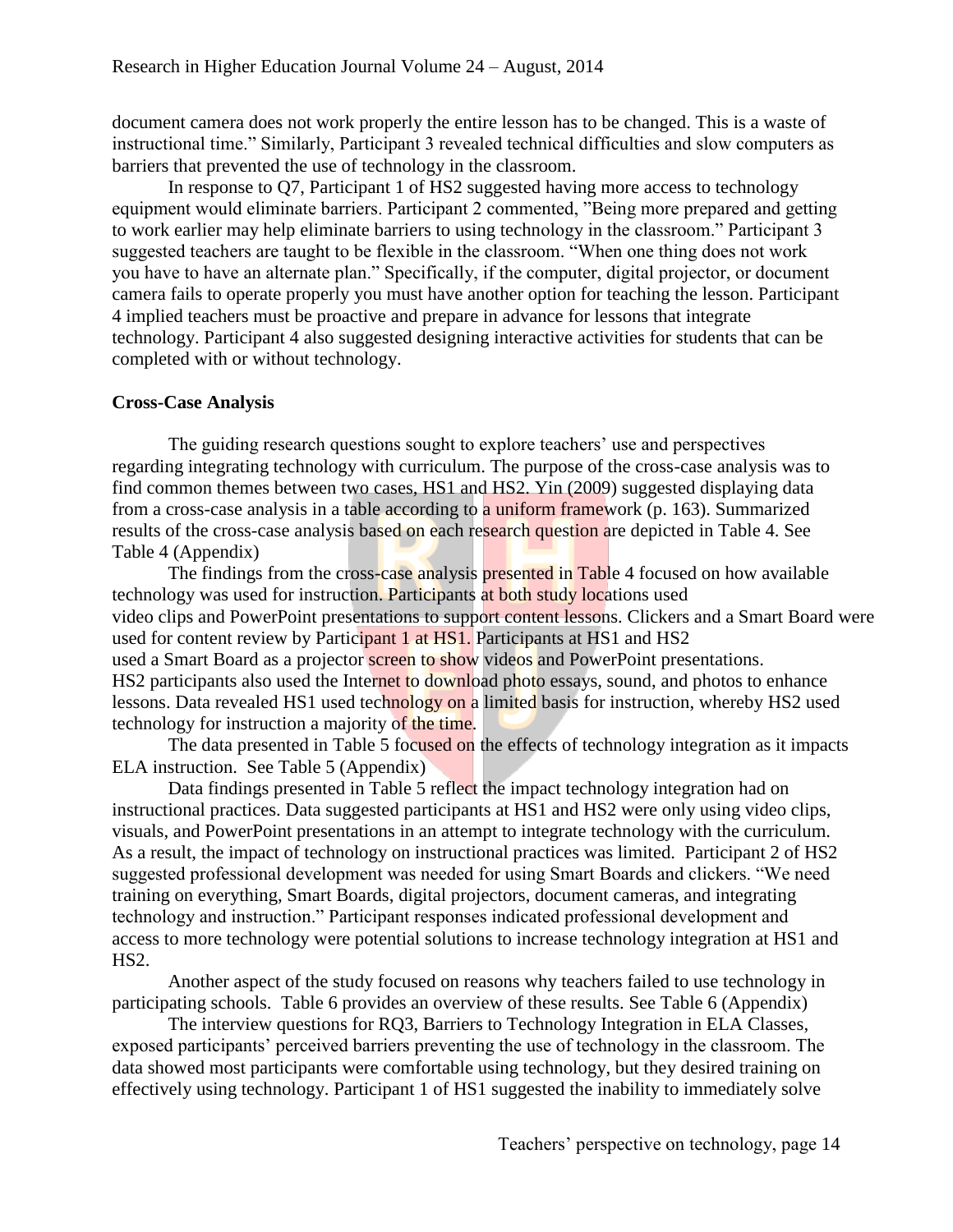technical problems as a barrier to using technology in the classroom. Participant 2 suggested the lack of professional development for integrating technology and instruction as a barrier. Specifically, Participant 2 stated," I know I could transition into using technology, but I need help." Participant 3 expressed a desire to learn how to correct technical problems through professional development. "Technology will not be used, and certainly will not be used well, unless teachers are trained in the use of technology" (Moore-Hart, 2008, p. 177-200). Data findings presented in Table 6 supported the need for professional development based on perceived barriers to using technology in the classroom.

### **Discrepant Data**

Three of the interview questions analyzed during the within-case analysis did not answer either of the research questions for this project study. The following interview questions are discrepant for the cross-case analysis:

- Q1. Explain the campus goals for technology integration.
- Q3. Describe your comfort level in using technology in your classroom.
- Q8. Explain how you are meeting NCLB requirements for technology.

The results for these factors are presented in Table 7. See Table 7 (Appendix) The crosscase analysis of discrepant data findings are presented in Table 7. The data from Interview Question 1, Explain the campus goals for technology integration, revealed all participants at HS1 were not aware of any campus goals for technology integration. In comparison, only Participant 1 of HS2 was not familiar with goals for technology integration at that campus. Participants 2, 3, and 4 of HS2 suggested technology integration is encouraged at their campus.

Data findings from Interview Question 3, Describe your comfort level using technology in your classroom, indicated only Participant 2 of HS1 was not comfortable using technology. This participant commented, "I am not very comfortable using it." Participant 2 of HS1 also indicated a need for professional development. At least three participants, Participants 1, 3, and 4, from HS1 were comfortable using technology in the classroom. Data indicated all participants at HS2 were comfortable using technology for instructional purposes.

The analysis of data findings for Interview Question 8, Explain how you are meeting NCLB requirements for technology integration, suggested only one participant from the entire study was familiar with NCLB requirements. Specifically, Participant 1 of HS1 indicated knowledge of the requirements set forth in the EETT section of NCLB. At HS2, none of the participants were familiar with the requirements for integrating technology in the classroom for instruction.

### **CONCLUSIONS**

A review of qualitative data collected from face-to-face interviews show that there is a need for professional development in the use of technology for teaching and learning at HS1 and HS2. NCLB (2001) suggested technology integration can enhance teaching and learning in ELA classes. The literature suggested, "Effective professional development is necessary for effective technology use in the classroom" (NCLB, 2001). The data findings indicated participants wanted training on the effective use of technology as an instructional tool. Additionally, data from the cross-case analysis indicated technology use was limited to showing video clips and PowerPoint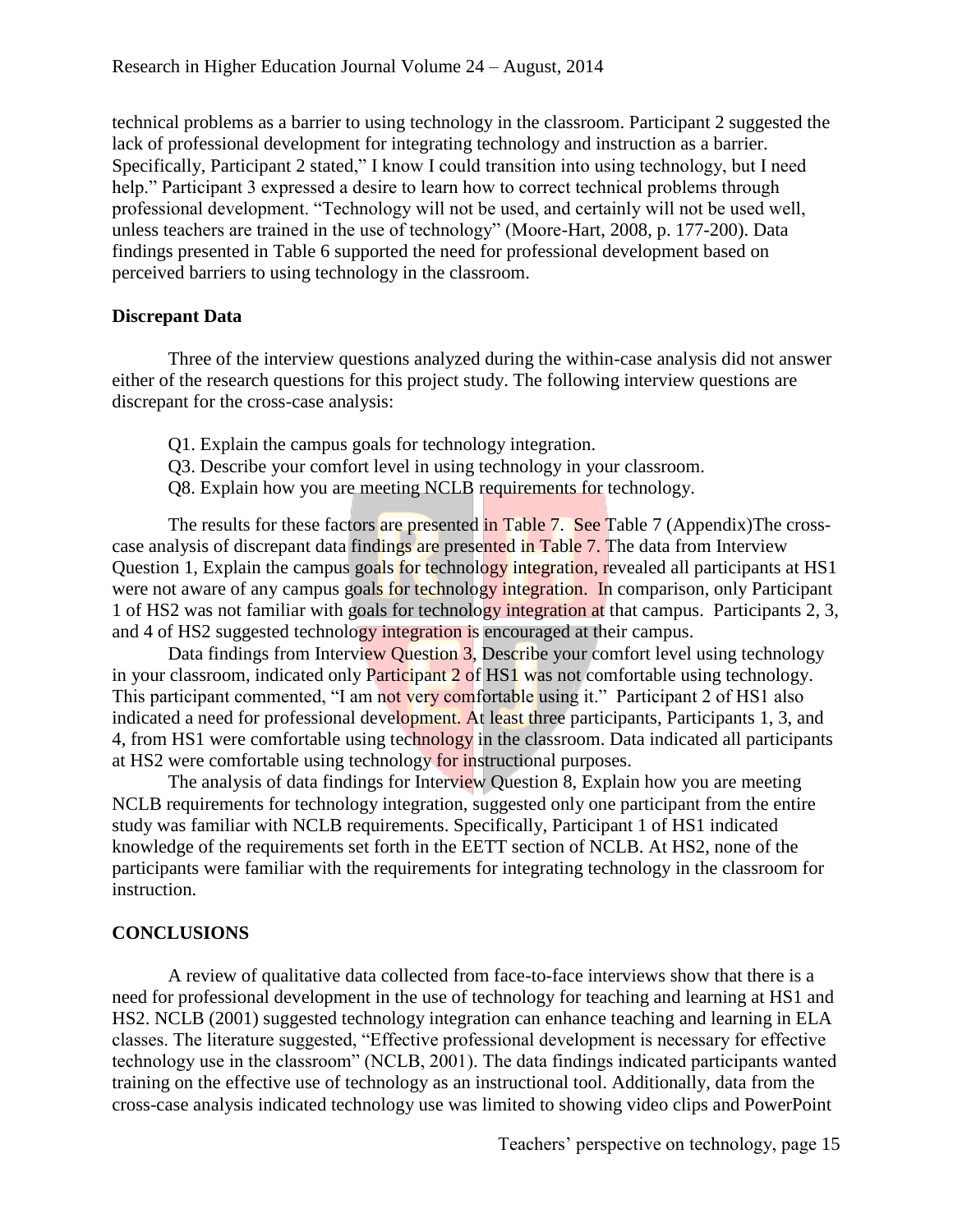presentations. The Smart Board was used mostly as a projector screen when the projector was used to display video clips or PowerPoint presentations. Davies (2011) revealed the challenge to integrating technology is providing teachers with knowledge on how to use technology with curriculum (p. 45).

According to the data findings, a campus-based professional development project is the best solution for increasing the effective use of technology as an instructional tool at HS1 and HS2. The need for professional development has increased because accountability requirements for technology integration and educational outcomes have continued to increase (Gaytan & McEwen, 2010, pp. 77-78). The opportunity to participate in collaborative technology training with peers might be beneficial for participants from this case study. Jones and Vincent (2010) suggested teachers are notoriously reluctant to admitting to not knowing how to use technology; they respond better when learning in a familiar environment with peers (pp. 482-483). Literature suggested effective professional development should (a) provide hands-on activities, (b) continuous long-term learning, (c) self-reflection, and (d) build peer relationships (Desantis, 2012, pp. 51-54). The challenge in using technology in the classroom lies in understanding how to use technology with the curriculum. It is essential that ELL teachers in today's high schools receive appropriate training in this area.

### **REFERENCES**

- Cauley, F., Aiken, K., & Whitney, L. (2010). Technologies across our curriculum: A study of technology integration in the classroom. *Journal of Education for Business, 85*, 114-118. Retrieved from ERIC.
- Creswell, J. (2003*). Research design: Qualitative, quantitative, and mixed methods approaches.* Thousand Oaks, CA: Sage Publications.
- Creswell, J. (2007). *Qualitative inquiry and research design: Choosing among five approaches.* Thousand Oaks, CA: Sage Publications.
- Davies, R. (2011). Understanding technology literacy: A framework for evaluating educational technology integration. *TechTrends, 55*(5), 45-52. doi:10.1007/s11528-011-0527-3
- Desantis, J. (2012). Getting the most from your interactive whiteboard investment: Three guiding principles for designing effective professional development. *The Clearing House, 85*, 51-55. doi: 10.1080/00098655.2011.607867
- Gaytan, J. & McEwen, B. (2010). Instructional technology professional development evaluation: Developing a high quality model. *The Delta Pi Epsilon Journal, 52*(2), 77-94. Retrieved from ERIC.
- Groff, J. & Mouza, C. (2008). A framework for addressing challenges to classroom technology use. *AACe Journal, 16*(1), 21-46. Retrieved from ERIC.
- Hatch, J. (2002). Doing qualitative research in education settings. Albany, NY: State University of New York Press.
- Ikpeze, C. (2009). Integrating technology in one literacy course: Lessons learned. *Journal of Literacy and Technology,* (10)1, 3-39. Retrieved from ERIC.
- Janesick, V. (2004). Stretching exercises for qualitative researchers. Thousand Oaks, CA: Sage Publications.
- Jones, A. & Vincent, J. (2010). Collegial mentoring for effective whole school professional development in the use of IWB technologies. *Australasian Journal of*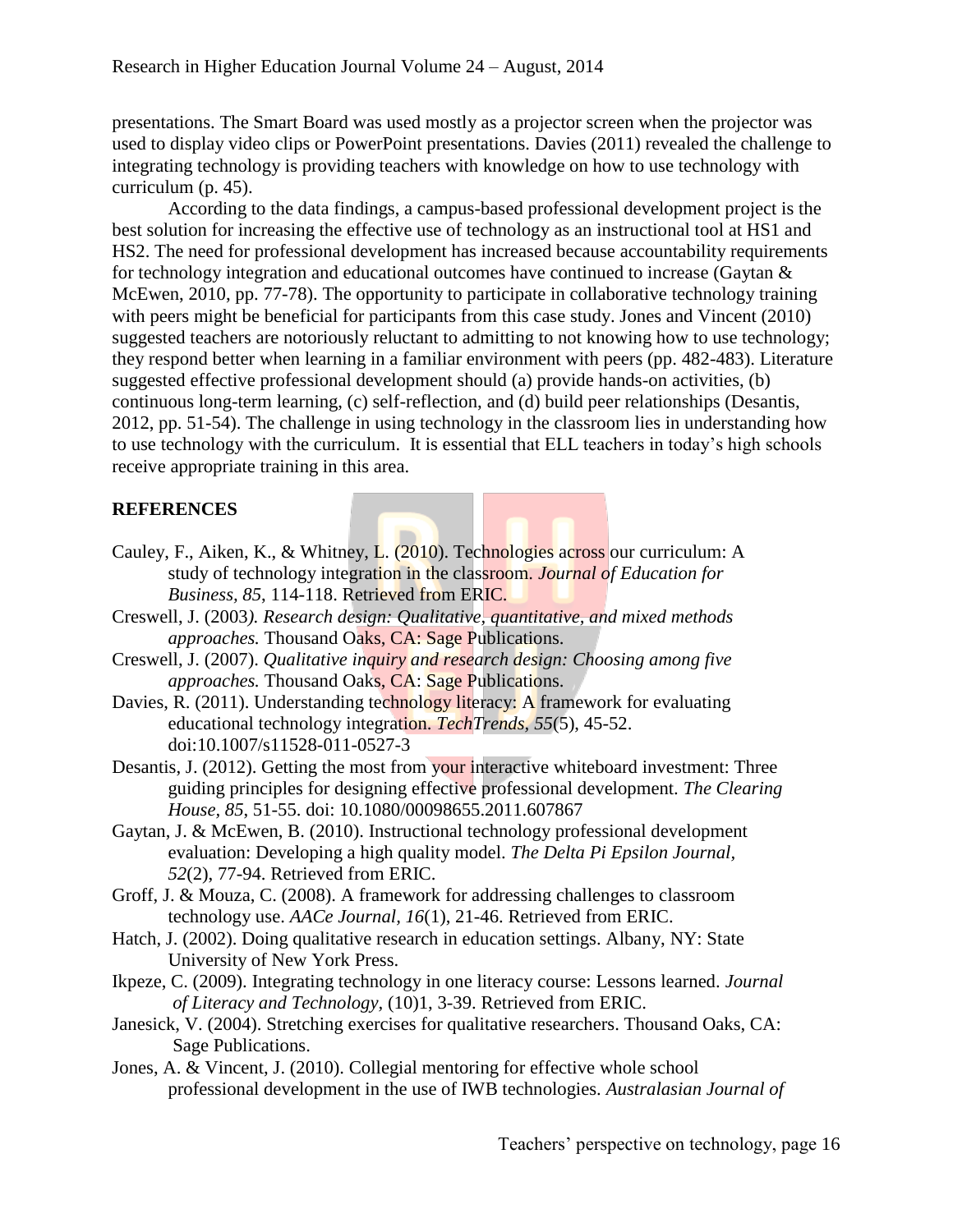*Educational Technology, 26*(4), 477-493. Retrieved from ERIC.

- Kemker, K, Barron, A., & Harmes, J. (2007). Laptop computers in the elementary classroom: Authentic instruction with at-risk students. *Educational Media International, 44*(4), 305-321. doi: 10.1080/09523980701680888
- Kingsley, K. (2007). Empower diverse learners with educational technology and digital Media. *Intervention in School and Clinic, 43(*1*),* 52-56. Retrieved from ERIC.
- Lombardi, M. (2007). Authentic learning for the 21st century: An overview. *The EDUCAUSE Learning Initiative,* 1-10. Is this a chapter in an edited book? www.educause.edu/ELI/AuthenticLearningforthe21stCentury/156769 Retrieved from ERIC.
- Lu, R., & Overbaugh, R. (2008). The impact of a NCLB-EETT funded professional development program on teacher self-efficacy and resultant implementation. *Journal of Research on Technology in Education,* (41)1, 43-61. www.pbs.org/teacherline/.../impact\_of\_nclb-eett\_funded\_program-jrte.pdf
- Maninger, R., & Holden, M. (2009). Put the textbooks away: preparation and support for a middle school one-to-one laptop initiative. *American Secondary Education, 38*(1), 5-23. Retrieved from ERIC.
- Moore-Hart, M. (2008). Supporting teachers in their integration of technology literacy. *Reading Horizons 48*(3), 177-200. Retrieved from ERIC.
- No Child Left Behind Act of 2001 (2002). Public Law 107-110. Department of State and Federal Student Initiatives. *Texas Education Agency.*
- Overbay, A., Patterson, A., Vasu, E., & Grable, L. (2010). Constructivism and technology use: Findings form the IMPACTing leadership project. *Educational Media International, 47*(2), 103-120. doi: 10.1080/09523987.2010.492675
- Swan, K., Hooft, M. & Kratcoski, A. (2005). Uses and effects of mobile computing devices in k-8 classrooms. *Journal of Research on Technology in Education, 38*(1), 99-112. Retrieved from ERIC*.*
- Texas Education Agency (2006). *Long-range plan for technology, 2006-2010.*  Retrieved from http://www.tea.state.tx.us/technology/etac
- Texas Education Agency (2010). Progress Report on the Long-Range Plan for Technology, 2006-2010. Retrieved from http://www.tea.state.tx.us/index2.aspx?id=5082&menu
- Texas Education Agency (2011). *School technology and readiness: STaR chart report.*  Retrieved from http://starchart2.epsilen.com/
- U. S. Department of Education, Office of Educational Technology (2010). Transforming American education: Learning powered by technology. *National Education Technology Plan 2010, Executive Summary.* Retrieved from http://www.ed.gov/technology/netp-2010
- Yin, R. (2009). Case study research: Design and methods. Thousand Oaks, CA: SAGE Publications.
- Zhao, Y. (2007). Social studies teachers' perspectives of technology integration. *Journal of Technology and Teacher Education, 15*(3), 311-333. Retrieved from ERIC*.*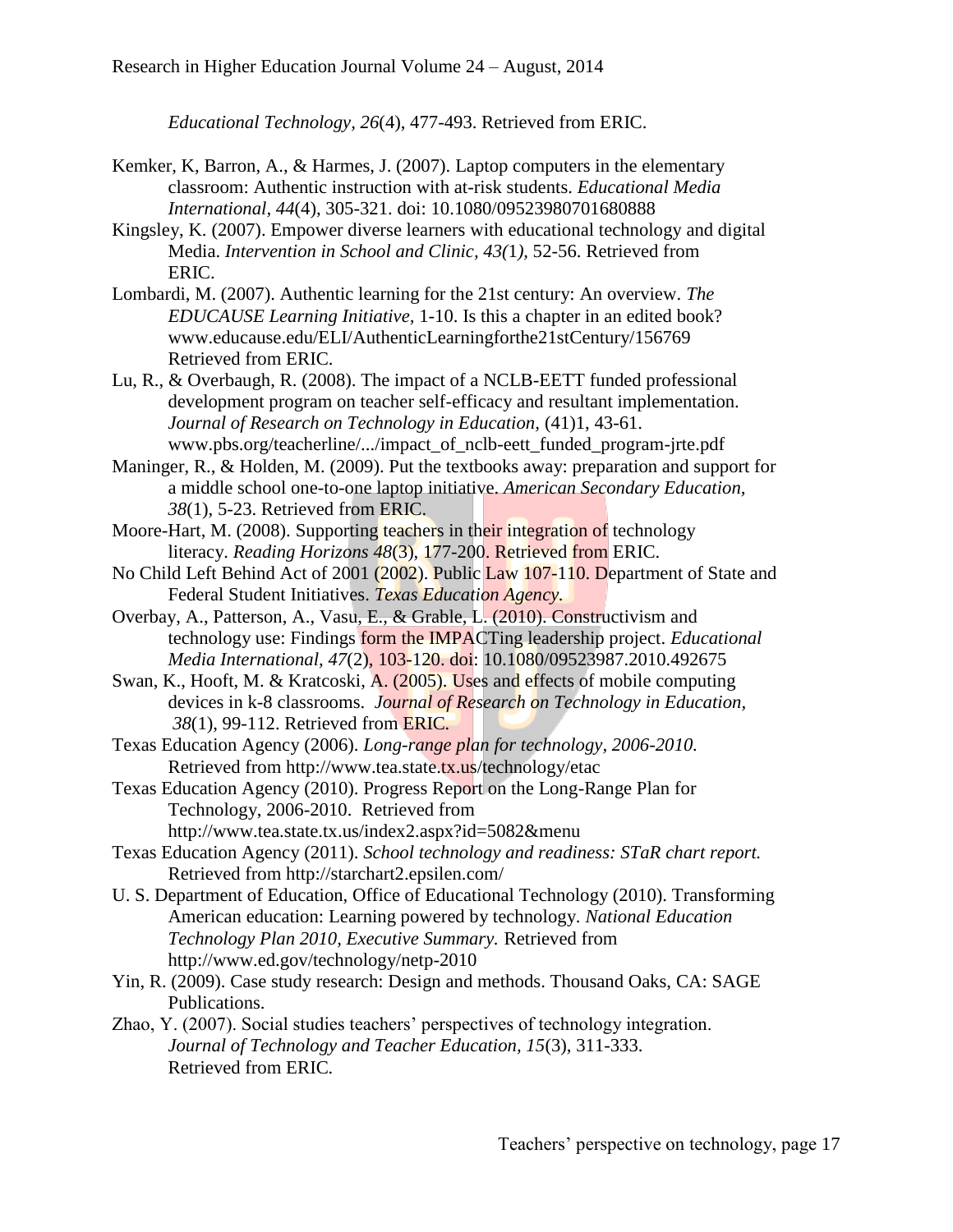### **APPENDIX**

### Table 1 *LRPT Goal and STaR Chart Rating for HS1 and HS2*

| Case Study Location | <b>LRPT</b> Goal      | <b>STaR Chart</b><br>Rating |
|---------------------|-----------------------|-----------------------------|
| HS <sub>1</sub>     | Teaching and Learning |                             |
| HS <sub>2</sub>     | Teaching and Learning | 14                          |

\_\_\_\_\_\_\_\_\_\_\_\_\_\_\_\_\_\_\_\_\_\_\_\_\_\_\_\_\_\_\_\_\_\_\_\_\_\_\_\_\_\_\_\_\_\_\_\_\_\_\_\_\_\_\_\_\_\_\_\_\_\_\_\_\_\_

**\_\_\_\_\_\_\_\_\_\_\_\_\_\_\_\_\_\_\_\_\_\_\_\_\_\_\_\_\_\_\_\_\_\_\_\_\_\_\_\_\_\_\_\_\_\_\_\_\_\_\_\_\_\_\_\_\_\_\_\_\_\_\_\_\_\_\_\_**

*Note. Texas Education Agency (2011). School technology and readiness: STaR chart report. Adapted from http://starchart2.epsilen.com/ Copyright 2011 by Texas Education Agency*

### Table 2 *STaR Chart Scoring Guide*

| $1 =$ Early Tech         | $2 =$ Developing Tech    | $3 =$ Advanced Tech      | $4 = Target Tech$        |
|--------------------------|--------------------------|--------------------------|--------------------------|
| Instruction is           | Instruction is teacher-  | <b>Instruction is</b>    | The teacher serves       |
| teacher-centered         | directed and students    | teacher-facilitated      | as facilitator,          |
| and students             | regularly use            | and students work        | mentor, and co-          |
| occasionally use         | technology on an         | with peers and           | learner. Students        |
| software                 | individual basis to      | experts to evaluate      | have on-demand           |
| applications and/or      | access electronic        | information,             | access to all            |
| use tutorial             | information and          | analyze data and         | appropriate              |
| software for drill       | develop                  | content in order to      | technologies to          |
| and practice. No         | communication and        | problem solve.           | complete activities      |
| technology               | presentation projects.   | <b>Technology</b> is     | that have been           |
| integration occurs       | There is minimal use     | integrated into          | seamlessly               |
| in the foundation        | of technology in         | foundation area          | integrated into all      |
| subject area TEKS.       | foundation TEKS.         | TEKS, and                | core content areas.      |
| Some K-8                 | <b>Most Technology</b>   | activities are           | All Technology           |
| Technology               | <b>Applications TEKS</b> | separated by subject     | <b>Applications TEKS</b> |
| <b>Applications TEKS</b> | are met K-8; high        | and grade. All           | are met K-8; high        |
| are met; high            | school campuses          | Technology               | school campuses          |
| schools offer at         | teach at least 2         | <b>Applications TEKS</b> | offer all Technology     |
| least 4 Technology       | Technology               | are met K-8; high        | Applications courses     |
| <b>Applications</b>      | Applications courses.    | school campuses          | and teach at least 4     |
| courses.                 |                          | offer and teach at       | courses.                 |
|                          |                          | least 4 Technology       |                          |
|                          |                          | Applications             |                          |
|                          |                          | courses.                 |                          |

\_\_\_\_\_\_\_\_\_\_\_\_\_\_\_\_\_\_\_\_\_\_\_\_\_\_\_\_\_\_\_\_\_\_\_\_\_\_\_\_\_\_\_\_\_\_\_\_\_\_\_\_\_\_\_\_\_\_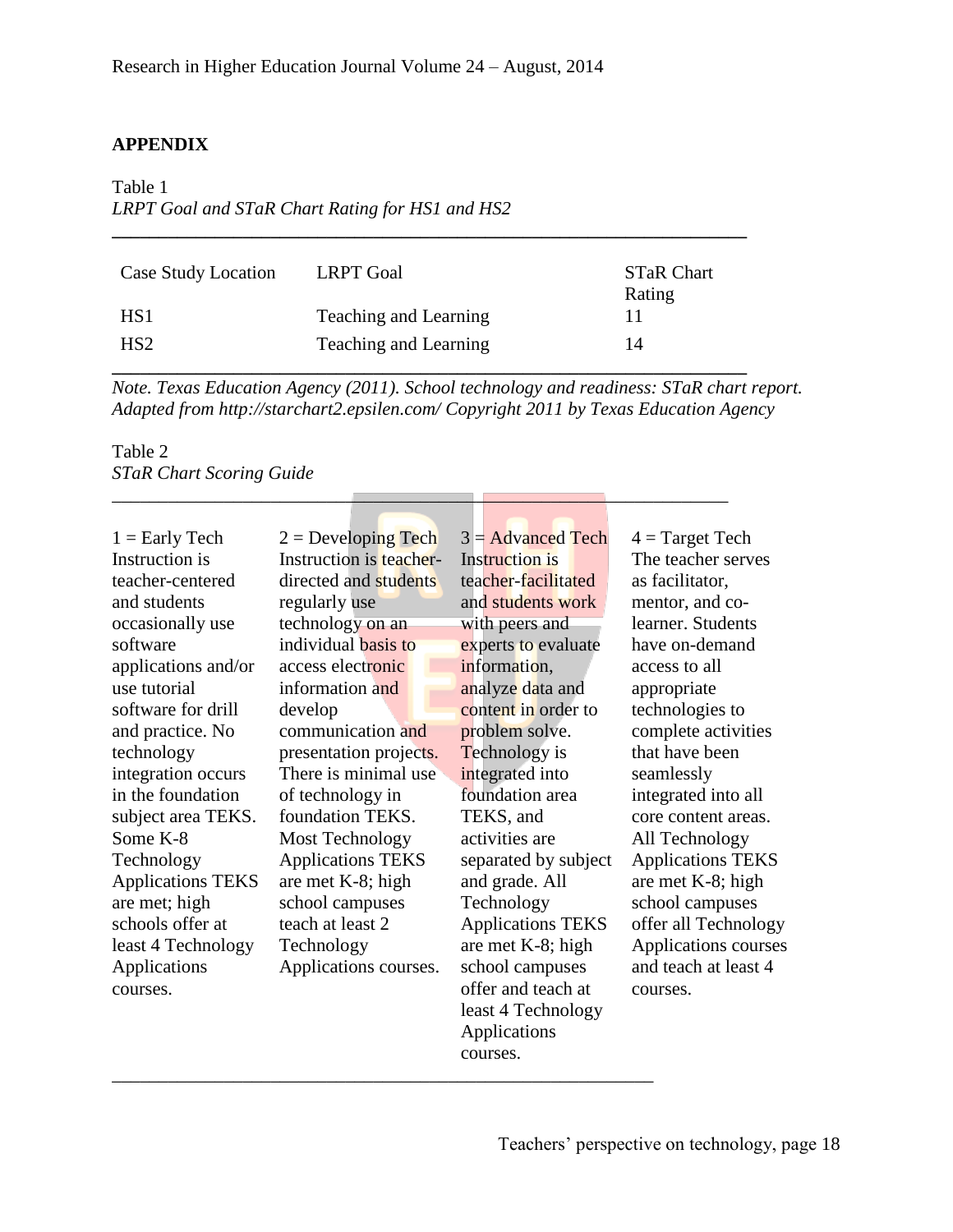*Note. Texas Education Agency (2011). School technology and readiness: STaR chart report. Adapted from http://starchart2.epsilen.com/ Copyright 2011 by Texas Education Agency* Table 3

| Year<br>2010-<br>2011 | TL1<br>Pattern<br>of<br>Classro<br>om Use | TL <sub>2</sub><br>Frequenc<br>V/<br>Instructio<br>nal<br>Setting | TL <sub>3</sub><br>Content<br>Area<br>Design of Connection<br>$\overline{\mathbf{s}}$ | TL <sub>4</sub><br>Technolog<br>y<br>Applicatio<br>ns<br>(TA)<br><b>TEKS</b><br>Implement | TL5<br>Student<br><b>Mastery</b><br>of<br>Technolo<br>gy<br>Applicati<br>ons | TL <sub>6</sub><br>Online<br>Learni<br>ng | Tot<br>al |
|-----------------------|-------------------------------------------|-------------------------------------------------------------------|---------------------------------------------------------------------------------------|-------------------------------------------------------------------------------------------|------------------------------------------------------------------------------|-------------------------------------------|-----------|
| HS <sub>1</sub>       | 2                                         |                                                                   |                                                                                       | ation<br>2                                                                                | $\overline{2}$                                                               | 2                                         | 11        |
| HS <sub>2</sub>       | 3                                         | $\overline{2}$                                                    | 3                                                                                     | $\Omega$                                                                                  | $\overline{2}$                                                               | 2                                         | 14        |

\_\_\_\_\_\_\_\_\_\_\_\_\_\_\_\_\_\_\_\_\_\_\_\_\_\_\_\_\_\_\_\_\_\_\_\_\_\_\_\_\_\_\_\_\_\_\_\_\_\_\_\_\_\_\_\_\_\_\_\_\_\_\_\_\_\_\_\_

### *STaR Chart Comparison for HS1 and HS2*

*Note. Texas Education Agency (2011). School technology and readiness: STaR chart report. Adapted from http://starchart2.epsilen.com/ Copyright 2011 by Texas Education Agency*

*\_\_\_\_\_\_\_\_\_\_\_\_\_\_\_\_\_\_\_\_\_\_\_\_\_\_\_\_\_\_\_\_\_\_\_\_\_\_\_\_\_\_\_\_\_\_\_\_\_\_\_\_\_\_\_\_\_\_\_\_\_\_\_\_\_\_\_\_\_*

Table 4

*How ELA Teachers Are Using Technology*

| Interview    | HS1                   | HS <sub>2</sub>                 | Cross-case Analysis              |
|--------------|-----------------------|---------------------------------|----------------------------------|
| Question     |                       |                                 |                                  |
| Q4           | Technology used       | Technology used for             | Participants at both study       |
|              | for instruction and   | instruction and                 | locations used video clips and   |
| How are      | presenting video      | showing videos and              | PowerPoint presentations to      |
| you          | clips and             | presentations include:          | support content                  |
| currently    | PowerPoint            | PowerPoint<br>$\bullet$         | lessons. Clickers and a Smart    |
| using        | presentations         | Video Clips<br>$\bullet$        | <b>Board</b>                     |
| technology   | include:              | Photos<br>$\bullet$             | were used for content review     |
| as an        | PowerPoin             | Sound<br>$\bullet$              | Participant 1 at HS1. The dat    |
| instructiona | t                     | <b>Smart Board</b><br>$\bullet$ | revealed all participants used   |
| 1 strategy?  | Video<br>$\bullet$    | Internet<br>$\bullet$           | Smart Board as a projector       |
|              | Clips                 |                                 | screen when presenting video     |
|              | Smart<br>$\bullet$    |                                 | clips                            |
|              | Board                 |                                 | or PowerPoint presentations. I   |
|              | Clickers<br>$\bullet$ |                                 | participants also used the Inter |
|              |                       |                                 | to download and show photo       |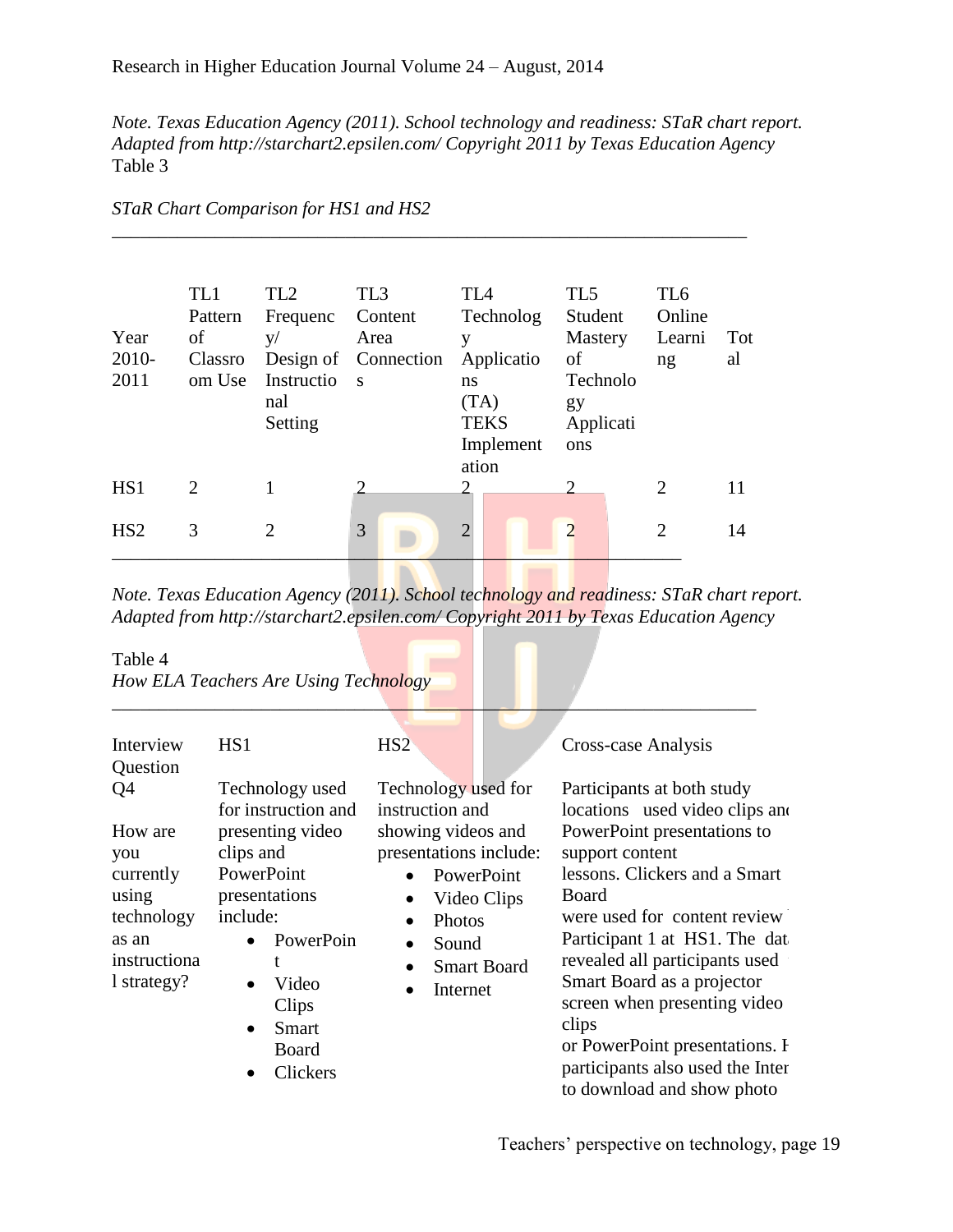essays, sound, photos, and the Internet enhance lessons.

| Q <sub>9</sub><br>How much<br>time do you<br>spend using<br>technology<br>for<br>instructiona<br>1 purposes<br>compared<br>to<br>administrati | purposes.<br>and email; | All participants<br>used technology<br>for administrative<br>and instructional<br>The majority of<br>time was used for<br>inputting grades<br>and attendance,<br>instructional time                        | technology for<br>instructional<br>purposes. The                             | All participants used<br>administrative and<br>majority of time was<br>used for instruction.           |                                                                                                                                                                                   | Responses revealed a<br>frequent use of technology<br>for administrative purposes<br>at HS1 and HS2.<br>Participants at HS1 used<br>technology on a limited<br>basis for instruction,<br>whereby HS2 used<br>technology the majority of<br>time with instruction.                                                                  |
|-----------------------------------------------------------------------------------------------------------------------------------------------|-------------------------|------------------------------------------------------------------------------------------------------------------------------------------------------------------------------------------------------------|------------------------------------------------------------------------------|--------------------------------------------------------------------------------------------------------|-----------------------------------------------------------------------------------------------------------------------------------------------------------------------------------|------------------------------------------------------------------------------------------------------------------------------------------------------------------------------------------------------------------------------------------------------------------------------------------------------------------------------------|
| ve<br>purposes?<br>Table 5<br>How Technology Integration impacts ELA Instruction                                                              | was limited             |                                                                                                                                                                                                            |                                                                              |                                                                                                        |                                                                                                                                                                                   |                                                                                                                                                                                                                                                                                                                                    |
| Question<br>Q <sub>4</sub><br>How are you<br>currently using<br>technology as an<br>instructional<br>strategy?                                |                         | HS1<br>Participants 2 and 3<br>indicated they do<br>not use technology<br>for instruction.<br>However,<br>Participants 1 and 4<br>used the following<br>technology to<br>enhance instruction:<br>$\bullet$ | Clickers<br><b>Smart Board</b><br>PowerPoint<br>presentations<br>Video clips | H <sub>S2</sub><br>instruction on a<br>following<br>technology:<br>$\bullet$<br>$\bullet$<br>$\bullet$ | Participants at HS2<br>used technology for<br>daily basis using the<br>Video clips<br>Photos<br>Sound<br>Online<br>resources<br><b>Smart Board</b><br>PowerPoint<br>presentations | Cross-case<br>Analysis<br>Participants at both<br>study locations<br>used video clips<br>and PowerPoint<br>presentations with<br>instruction.<br>Participant 1 at<br>HS1 used clickers<br>and a Smart Board<br>for content review.<br>Participant 4 at<br>HS1 used<br>PowerPoint<br>presentations and<br>video clips to<br>enhance |

Teachers' perspective on technology, page 20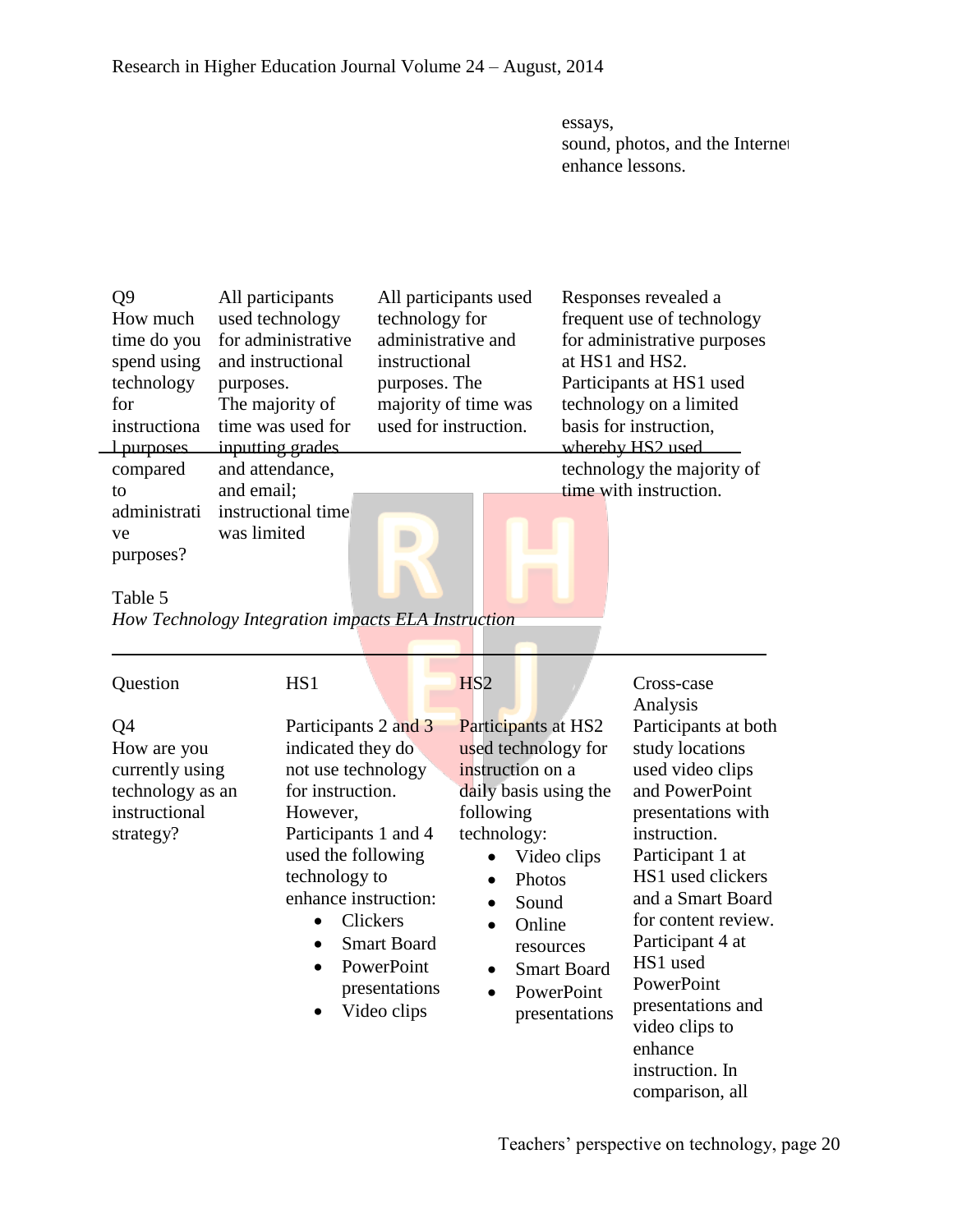# $O<sub>5</sub>$ How do textbook lessons correlate

with using technology in the classroom?

All participants at HS1 revealed video clips were available to use with textbook lessons in order to integrate technology. Participant 2 did not purposely design lessons that required the use of technology with textbook lessons.

All participants at HS2 revealed video clips were used to with textbook lessons for technology integration. Participant 3 used the Internet to download video clips from the publisher's website to use with textbook lessons.

participants at HS2 used technology to enhance instruction in the classroom. Therefore, only 2 participants at HS1 used technology for instruction compared to 4 participants at HS2. Participants at HS1 and HS2 revealed that video clips provided via the publisher on a compact disc (CD) or through the publisher's website were used to integrate textbook lessons.

*(table continues)*

### **Ouestion** Q10 Describe how the available technologies might be used to increase technology integration on this campus.

HS1 Participant 1 suggested collaborating with other schools for training and sharing lessons. Participant 2 wanted more technology equipment. Participant 3 wanted a Smart Board and Participant 4

## HS2

Participant 1 at HS2 suggested establishing a computer lab for student access to increase technology integration. Participants 2 and 4 suggested professional development for integrating

Cross-Case Analyais Participant responses indicated professional development and access to more technology were potential solutions to increase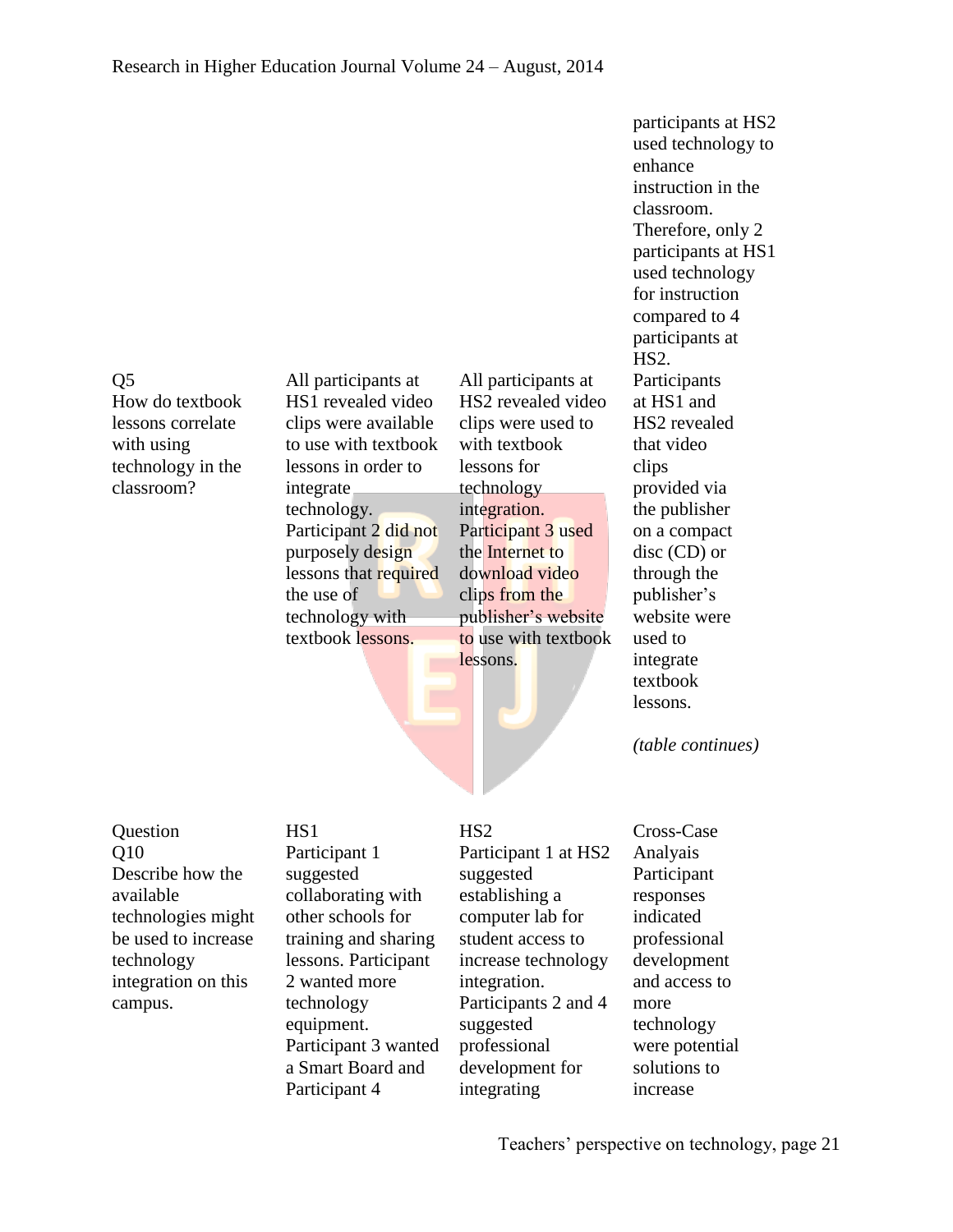| tracking students<br>and attendance. | technology and<br>using the following<br>equipment: | technology<br>integration at<br>HS1 and HS2. |
|--------------------------------------|-----------------------------------------------------|----------------------------------------------|
|                                      | <b>Smart Board</b>                                  |                                              |
|                                      | Clickers                                            |                                              |
|                                      | Digital<br>$\bullet$                                |                                              |
|                                      | projectors                                          |                                              |
|                                      | Document                                            |                                              |

cameras

Table 6 *Reasons Teachers Do Not Use Technology for Instruction*

| Question                                                                                            | HS1                                                                                                                                                                                          | HS <sub>2</sub>                                                                                                                                                                                                                  | Cross-case Analysis                                                                                                                                                                                                                                                                                                                                                                                                            |
|-----------------------------------------------------------------------------------------------------|----------------------------------------------------------------------------------------------------------------------------------------------------------------------------------------------|----------------------------------------------------------------------------------------------------------------------------------------------------------------------------------------------------------------------------------|--------------------------------------------------------------------------------------------------------------------------------------------------------------------------------------------------------------------------------------------------------------------------------------------------------------------------------------------------------------------------------------------------------------------------------|
| Q <sub>2</sub><br>What<br>types of<br>technologi<br>es are<br>available<br>for<br>classroom<br>use? | Technology<br>available for ELA<br>teachers include the<br>following:<br>Desktop<br>$\bullet$<br>computer<br>Projector<br>Document<br>$\bullet$<br>Camera<br><b>Smart Board</b><br>$\bullet$ | Technology available<br>for ELA teachers<br>include the following:<br><b>Desktop</b><br>$\bullet$<br>computer<br>Projector<br>Document<br>camera<br><b>Smart Board</b><br>$\bullet$<br><b>Mobile Laptop</b><br>$\bullet$<br>Cart | The technology<br>equipment available<br>at HS1 and HS2<br>were similar.<br>Participants at both<br>locations had access<br>to an obsolete<br>desktop computer,<br>projector, and<br>document camera<br>within their<br>classroom.<br>Participants also<br>had access to a<br>shared Smart<br>Board. Only<br>participants at HS2<br>had access to a<br>Mobile Laptop Cart<br>that could be<br>checked out from<br>the library. |
| Q <sub>6</sub>                                                                                      | <b>Barriers</b><br>encountered at HS1                                                                                                                                                        | Barriers encountered at<br>HS2 included the                                                                                                                                                                                      | Both HS1 and HS2<br>participants                                                                                                                                                                                                                                                                                                                                                                                               |
| What are<br>some of<br>the<br>barriers<br>you                                                       | included the<br>following:<br>Limited<br>network<br>connectivity                                                                                                                             | following:<br>Access to<br>technology<br>Technological<br>issues                                                                                                                                                                 | identified barriers to<br>using technology in<br>the classroom. Both<br>study locations had<br>infrastructure                                                                                                                                                                                                                                                                                                                  |

Teachers' perspective on technology, page 22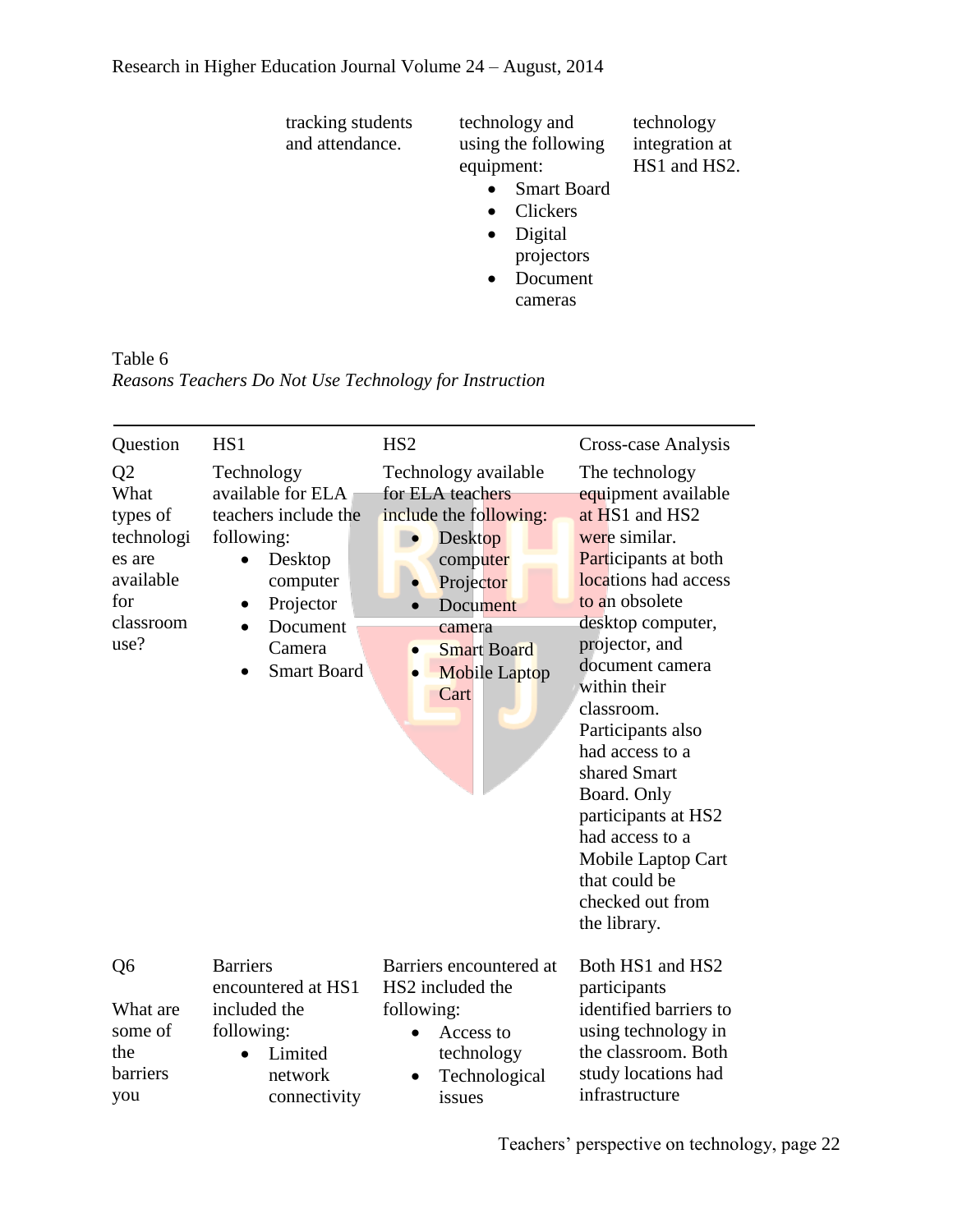encounter using technology in the classroom  $\gamma$ 

- to the Internet • Obsolete and slow computers
- Limited access to technology for ELA teachers
- Access to 1 Smart Board for the entire ELA department
- The inability to solve computer problems
- Lack of professional development
- Infrastructure problems with network drops and electrical outlets
- Lack of professional development
- The inability to solve computer problems
- Obsolete and slow computers

problems that included network connectivity for Internet access, obsolete and slow running computers, the inability to solve computer problems, and the lack of professional development. Additionally, participants at both locations had limited access to technology equipment, including a Smart Board.

Q7 How can you control or eliminate the barriers, if any, that you experience

?

Participants at HS1 identified the following as ways to eliminate barriers to using technology: • Better

- planning
- Checking equipment before class
- Having the ability to solve technology problems
- Provide the campus principal with a list of technology needs

Participants at HS2 identified the following as ways to eliminate barriers to using technology:

- Having more access to technology
- Having the ability to troubleshoot technology problems
- Design lessons that with and without technology
- Prepare lessons that integrate technology ahead of time

Responses revealed ways to eliminate barriers to using technology. Specifically, participants at HS1 and HS2 identified having the ability to solve technology problems as a common solution. Other solutions to barriers included better planning, lesson design, and more access to technology.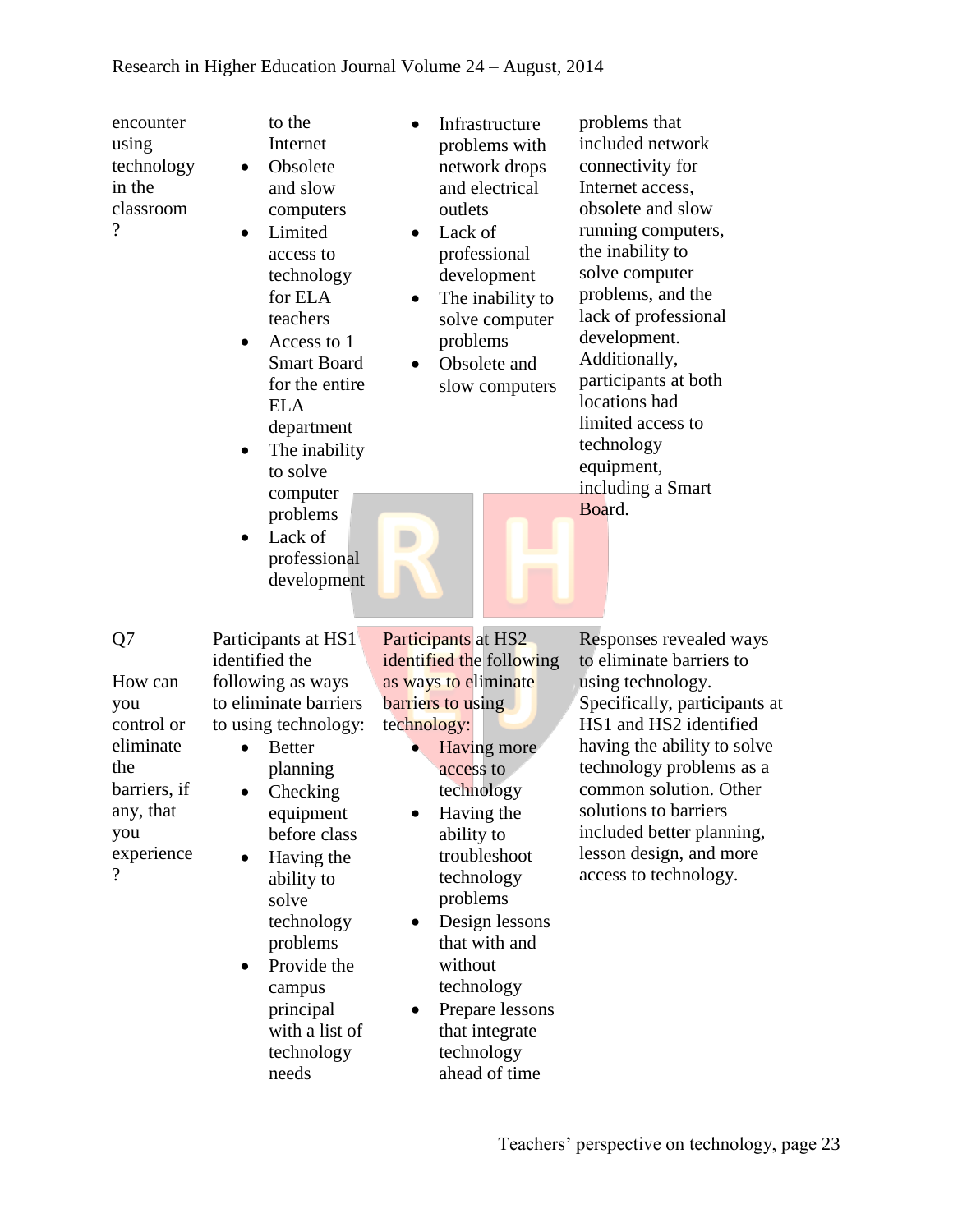# Table 7

| <b>Question</b>                                           | HS1                                                                                                                 | HS <sub>2</sub>                                                                                                                                                                                         | <b>Cross-case Analysis</b>                                                                                                                                                                           |
|-----------------------------------------------------------|---------------------------------------------------------------------------------------------------------------------|---------------------------------------------------------------------------------------------------------------------------------------------------------------------------------------------------------|------------------------------------------------------------------------------------------------------------------------------------------------------------------------------------------------------|
| Explain<br>meeting<br>nology<br>ntegration.<br>requiremen | None of the<br>any knowledge<br>campus goals<br>ements för<br>hnology<br>technology<br>integration.<br>integration. | Participants 2, 3, and 4<br>.participants<br>S2 were familiar<br>pus goals for<br>B requirements<br>or technology<br>articipant Prindicated<br>integration.<br>specific goals were not<br>communicated. | Parțicipanțs, at HS1<br>cibants<br>cibants<br>are of any<br>Põals tor<br>Jgy integration<br>ion, However<br>Iimited at both<br>ly I participant at<br>campus goals for<br>technology<br>integration. |
| Q <sub>3</sub>                                            | Data findings                                                                                                       | Data indicated that all                                                                                                                                                                                 | A total of seven                                                                                                                                                                                     |
| Describe                                                  | indicated that                                                                                                      | participants at HS2 were                                                                                                                                                                                | participants for this                                                                                                                                                                                |
| your                                                      | Participants 1, 3, and                                                                                              | comfortable using                                                                                                                                                                                       | study used technology                                                                                                                                                                                |
| comfort                                                   | 4 were comfortable                                                                                                  | technology in the                                                                                                                                                                                       | in the classroom with                                                                                                                                                                                |
| level in                                                  | using technology in                                                                                                 | classroom.                                                                                                                                                                                              | confidence. Only                                                                                                                                                                                     |
| using                                                     | the classroom. Only                                                                                                 |                                                                                                                                                                                                         | Participant 2 of HS1                                                                                                                                                                                 |
| technology                                                | Participant 2                                                                                                       |                                                                                                                                                                                                         | did not use technology                                                                                                                                                                               |
| in your                                                   | suggested the lack of                                                                                               |                                                                                                                                                                                                         | for instruction.                                                                                                                                                                                     |
| classroom.                                                | professional                                                                                                        |                                                                                                                                                                                                         | However, this                                                                                                                                                                                        |
|                                                           | development as a                                                                                                    |                                                                                                                                                                                                         | participant indicated                                                                                                                                                                                |
|                                                           | reason for not using                                                                                                |                                                                                                                                                                                                         | prodessionally of participal                                                                                                                                                                         |
|                                                           | technology with                                                                                                     |                                                                                                                                                                                                         | devertripmente wounded techno                                                                                                                                                                        |
|                                                           | instruction.                                                                                                        | $4:4 =$ Comfortable                                                                                                                                                                                     | hellassromomease the                                                                                                                                                                                 |
|                                                           |                                                                                                                     |                                                                                                                                                                                                         | use of technology in                                                                                                                                                                                 |
|                                                           |                                                                                                                     |                                                                                                                                                                                                         | the classroom for                                                                                                                                                                                    |
|                                                           |                                                                                                                     |                                                                                                                                                                                                         | instruction.                                                                                                                                                                                         |